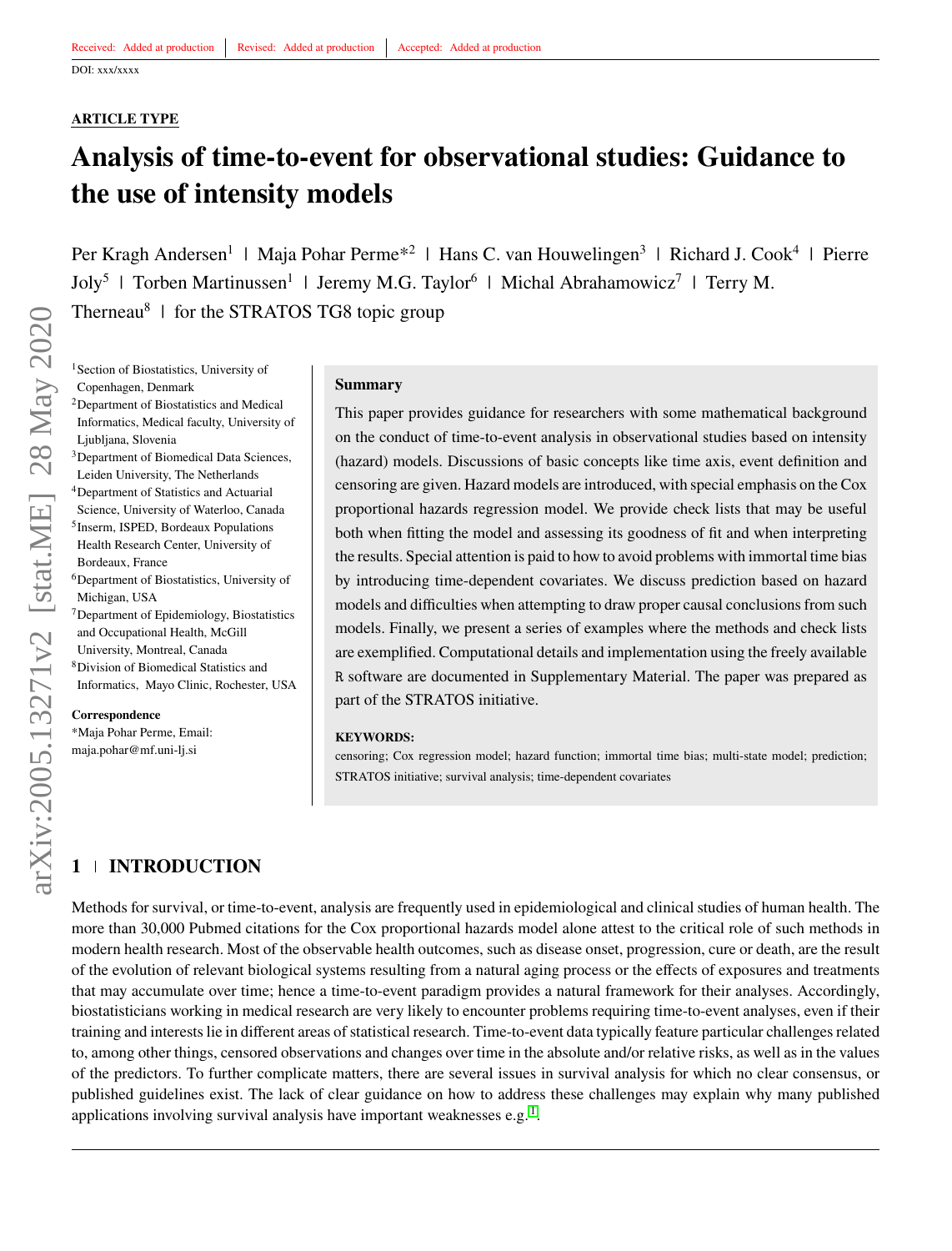**2**

These considerations motivated us to create the 'Survival Analysis' topic group within the STRATOS (STRengthening Analytical Thinking for Observational Studies) initiative. The over-arching aim of the STRATOS initiative is to provide guidance for accurate and efficient analyses in different areas of statistics relevant for observational (non-randomized) studies<sup>[2](#page-24-1)</sup>. The current paper reflects the discussions within our STRATOS topic group (TG8), and presents the first step toward a coherent approach to real-life applications of survival analyses based on intensity (or 'hazard') models. In particular, we discuss fundamental assumptions, outline the basic steps necessary to ensure that the analysis appropriately uses the data at hand to address the substantive research question. We also discuss some pitfalls and ways to avoid them, point out some subtle complexities that may arise in applications, and suggest how the basic methodology may be adapted or extended to address these additional issues.

In many observational cohort studies, interest lies in the occurrence of a particular *event* among subjects with a given condition (i.e. those 'exposed') and among those without the condition ('unexposed'), and the goal may be to compare the pattern of event occurrence. In other settings factors of interest may evolve over time as exposure changes with varying treatments. Consider a register study of the association between exposure to the drug lithium and the incidence of dementia<sup>[3](#page-24-2)</sup> (later referred to as the lithium and dementia study). In this study, the event is a hospital diagnosis of dementia and the levels of exposure correspond to different numbers of redeemed prescriptions (0, 1, 2, ...) of the drug lithium. The lithium and dementia study will be used to set examples throughout the first sections of the paper while other studies and data sets will be used for illustrations in Section [6.](#page-13-0) There, for example, we study the risk factors for all cause mortality in women with ovarian cancer and discuss more complex clinical cohorts and raise the issue of what can (and cannot) be reliably estimated from the samples in the studies of patients with non-alcoholic fatty liver disease (NAFLD) and peripheral arterial disease (PAD).

The common situation for the examples is depicted in Figure [1.](#page-2-0) In such settings there is a time axis usually measuring the time from the origin of the process or some other natural starting point that may be defined by the context. We denote this by *t* and presume it is measured on a common scale for all individuals of interest. The left-side graph refers to the simplest situation, where death of any cause is the only event of interest as in the ovarian cancer study. There the time origin would most naturally be the age of diagnosis with ovarian cancer. The subjects in the *state* denoted as '0' are alive (with ovarian cancer) and, thereby, *at risk* of experiencing the event and the state corresponding to this event is denoted '1'. The right-side graph refers to a more general situation, where the event of interest may be part of a larger system containing aspects that may or may not be relevant for the study. In that case, the event may occur via other states than '0', other events (transitions) may happen to subjects in state 0, thereby preventing the occurrence of the event (competing risks), and subjects may or may not return to state 0 after the occurrence of the event (dashed line). For subjects in state 0, there is a probabilistic *intensity*, say  $\lambda(t)$  (or  $\lambda_{01}(t)$ ), governing event occurrence and this intensity is often the primary target for statistical modelling.

An important point to note in connection with such studies is that the event of interest will typically not be observed for all subjects. This incomplete information could be caused by different mechanisms, including being event-free at end of follow-up (i.e., still in state 0 when the study ends or at an earlier time due to loss of follow-up) or experiencing a competing event (i.e., leaving state 0 to another state than 1). We will discuss the corresponding concepts of *censoring* and *competing risks* in detail in what follows.

We discuss survival analysis using intensity models on data from cohort studies like those described in the examples above. We will emphasize that there may be different types of scientific questions to be addressed in such observational cohort studies, and that the analysis should be properly targeted to those questions. Nonetheless there are a number of special features of survival data arising from such studies of which investigators should be aware. In Section [2,](#page-1-0) we will discuss such features with examples and give recommendations. We will also discuss potential pitfalls connected with such analyses and how to avoid them. In Section [3](#page-5-0) we will focus on models for the intensity  $\lambda(t)$ . We will see that, for such an analysis, a more detailed description of other ('competing') events that subjects may experience while being at risk for the event of interest may not be needed. However, an important point will be that even though such intensity models may suffice for addressing some questions, one will have to go beyond intensities to deal with other questions, including estimation of the absolute risk of experiencing the event and also various *causal* questions. This is the focus of Sections [4](#page-10-0) and [5.](#page-12-0) Section [6](#page-13-0) illustrates the relevant issues and methods through analysis of the above examples, and the paper is concluded by a brief discussion in Section [7.](#page-22-0)

# <span id="page-1-0"></span>**2 GETTING THE BASICS READY**

This section introduces the notation to be used throughout the paper and defines the intensity. We also give a checklist of items that are important to consider in observational time-to-event studies.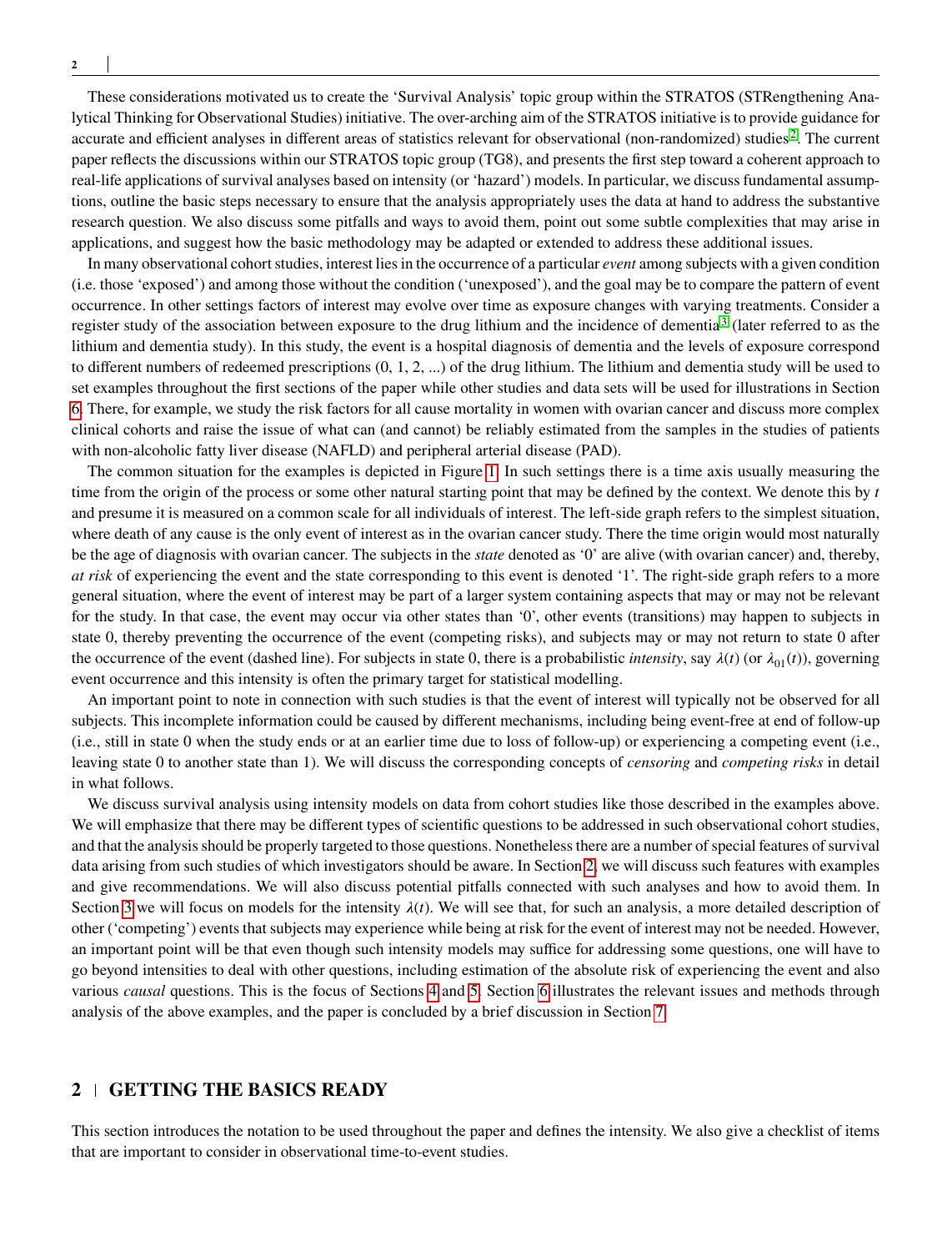<span id="page-2-0"></span>

**FIGURE 1** Representation of multi-state processes and transitions between states. On the left is the simplest case of survival until death from any cause, on the right a more general situation where the transition of interest (from state 0 to state 1) is part of a larger multi-state model.

#### **2.1 Notation**

We assume that the following data can be available for subject *i* in a sample of *n* independent individuals,  $i = 1, ..., n$ :

- The follow-up time  $T_i$ , i.e., the time (relative to the chosen time origin) where the subject exited from the study.
- The indicator variable  $\delta_i$ , indicating whether or not, at time  $T_i$ , the event of interest occurred ( $\delta_i = 1$  for event and 0 otherwise).
- A time  $V_i$  (relative to the chosen time origin where  $V_i < T_i$ ) where the subject entered the study. Thus, if the subject was included already at the chosen time origin then  $V_i = 0$ , but  $V_i > 0$  (*delayed entry*) is possible.
- A vector of covariate values  $Z_i(t) = (Z_{i1}(t), ..., Z_{ip}(t))$ , some of which may be time-dependent but other may be time-fixed (baseline).

Two common approaches exist for notation in survival data. A traditional way to describe the survival data is the vector  $(T_i, V_i, \delta_i, Z_i(t))$ , and this works well for time to all-cause death, the simplest classic example of survival data (Figure [1,](#page-2-0) left panel). Alternatively, one can view each subject as an evolution over time leading to the counting process notation  $(Y_i(t), N_i(t), Z_i(t))$ . This notation allows also more complex situations (as implied from the right graph of Figure [1\)](#page-2-0) to be studied in a straightforward fashion and will be hence used throughout the paper. Here, the process  $Y_i(t)$  is equal to 1 while a person is known to be at risk and 0 otherwise, i.e.  $Y_i(t) = I(V_i < t \leq T_i)$ , and the process  $N_i(t)$  denotes the number of events by time t, here simply  $N_i(t) = I(T_i \le t, \delta_i=1)$ . Defining  $dN_i(t) = N_i(t) - N_i(t-)$ , observation of the event at time t can then be represented by  $dN_i(t) = 1$ , i.e. the counting process for *i* counts +1 at that time.

#### <span id="page-2-1"></span>**2.2 Preliminary concepts and issues**

The most important aspect of any analysis is to first think carefully about (*i*) what question(s) we want to answer, and (*ii*) whether and how the data at hand will be sufficient to answer them. With respect to the latter (*ii*), important issues are the source of the data, what population it represents, what variables are relevant and which among these are available, and data completeness, both with respect to inclusion of subjects and missing data for those that are included. We can then proceed with a more technical checklist:

• *Time origin*: The follow-up time  $T_i$  is measured from a meaningful starting point of the process ( $t = 0$ ), which should be unambiguously defined, comparable between individuals, and ideally clinically relevant. Typical examples include age, time since diagnosis or time since treatment initiation. The choice of time origin should depend on the scientific questions.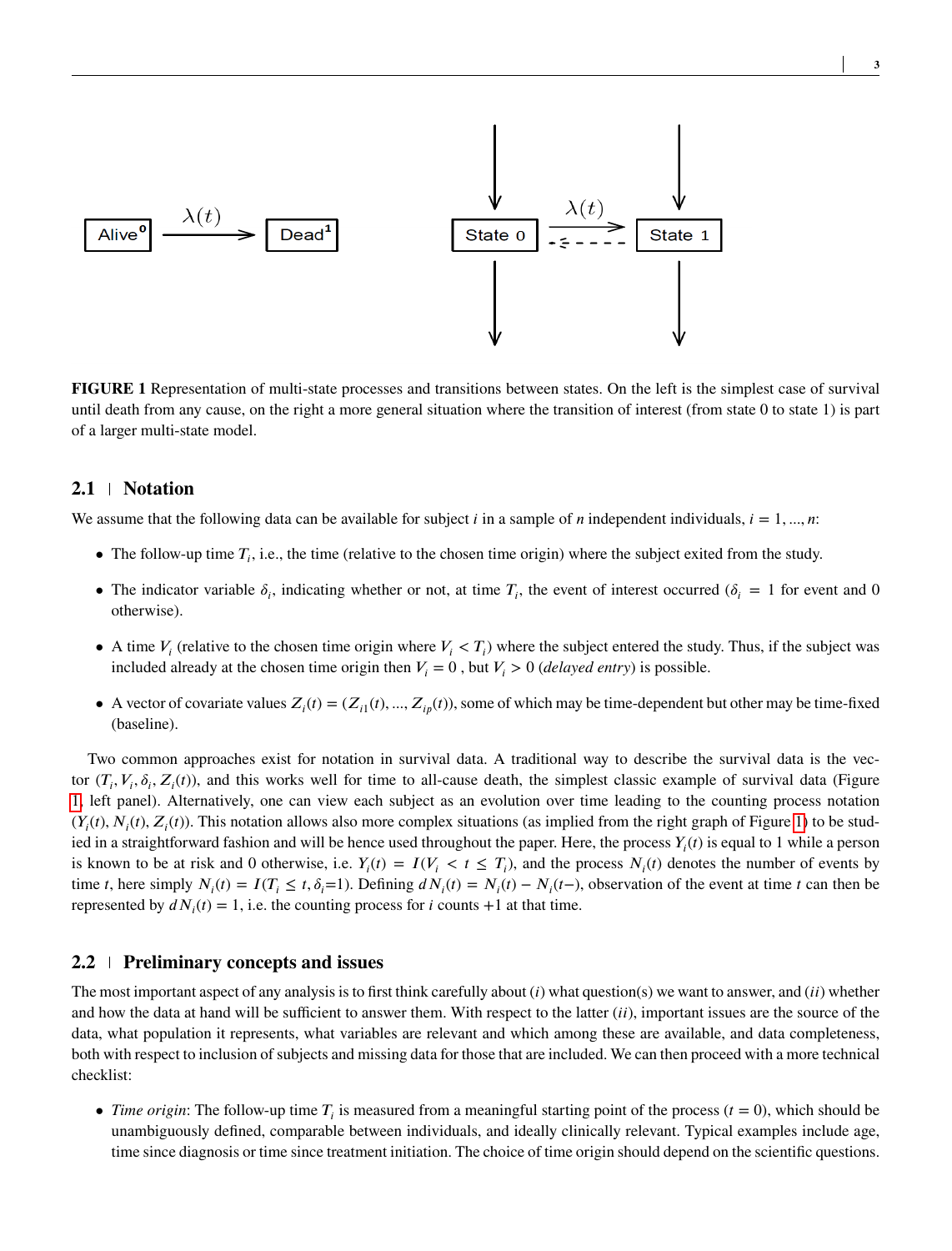**4**

In the lithium and dementia study, the time origin was defined as the date of the start of the first lithium prescription for a given patient. Patients who started lithium treatment after 1996 are included in the study. In the PAD study, the patients with peripheral artery disease were identified at a visit to their physician. While the onset of the symptoms may be observable, it is impossible to know their times of the disease onset.

The time origin does not always correspond to any 'clinically meaningful' date but to an administrative date of the 'start of the follow-up', so the study results must be interpreted accordingly. In these cases age (as a major determinant of many health outcomes) may be the appropriate time axis, and it is increasingly used in population based studies investigating development of diseases. If the underlying risks change systematically with e.g. time since diagnosis, then this will be the preferable time axis.

The definition of the time origin determines the primary time axis. In the lithium and dementia study, the time of interest is the time from treatment initiation to dementia onset. As the time origin is the time of lithium treatment initiation, all patients are at risk at time  $t = 0$ , i.e.  $V_i = 0$  and  $Y_i(0) = 1$  for all *i*. The study also addressed a second research question comparing the lithium treated patients to the general population and a sample from the general population is followed from 1st of January 1995 onwards. In the general population, the time since lithium initiation of course cannot be defined and, thus, to answer the second research question, one should then use the age as the time axis instead, for both the lithium treated and the general population subjects. This is an example of delayed entry for all individuals, everyone has  $Y_i(0) = 0$ , since no one is included into the study at birth, the  $Y_i(t)$  values switch to 1 at the age at which the individual was included in the study. Accounting for the delayed entry is necessary here to avoid so-called *immortal time bias* [4](#page-24-3)[,5](#page-24-4), see Section [3.4.](#page-9-0)

To address the important question in the study *multiple time axes* are needed – both time since lithium treatment initiation and age. This is a common feature in epidemiological follow-up studies.

• *Inclusion criteria*: The inclusion criteria for individual *i* must be met by the time that the patient is declared to enter the study, i.e., at time  $V_i$  when  $Y_i(t)$  first becomes 1.

Say, we wished to analyse survival time of the general population in the lithium and dementia study: one cannot say that only individuals who are never treated with lithium throughout the study can be used for this analysis. While this information may be known later, at the date of data analysis, it was not known when the individuals were included.

If the individuals who were treated with lithium at a certain point later in the study were excluded from the study, this would imply that patients with a shorter time to event (and hence less time to get lithium treatment) were more likely to be included and the survival of this general population group would be underestimated.

On the other hand, if 'ever treated' individuals from the general population were included and were considered to be a part of the patient group throughout the study, this would in turn imply the overestimation of patients' survival. This is another example of immortal time bias. A correct way of analysis of these data is to regard the exposure (lithium treatment) as a time-varying covariate, we return to this in Section [3.4.](#page-9-0)

• *Event definition*: The time of event occurrence must be clearly defined. In the PAD study several events are of interest. The time of death or the time of a major cardiovascular event (stroke, infarction) are examples of well defined events with an exact date typically known. Other types of events, such as revascularisation procedure are slightly more subjective in nature, since this is an operation that has been scheduled following the doctor's evaluation of the patient's state of the disease. Judgement is therefore involved and moreover, the date when it took place depended not only on the stage of the disease but also the ability to schedule the procedure. Another example of an event with some ambiguity is the diagnosis of dementia. Here, one knows that the onset of dementia has happened between two consecutive visits, but is impossible to know when. This is referred to as interval-censoring. This could be further complicated if not all patient visits were scheduled with the same frequency, whereby some patients may be diagnosed earlier than others. In the lithium exposure study, these problems were avoided by *defining* the event as the first hospitalization leading to a diagnosis of dementia (which may not coincide with the actual onset of the disease and must thus be interpreted accordingly).

The decision whether the event of interest has already occurred must be known at the time when  $N(t)$  switches to 1. A typical example occurs with validated endpoints. An endpoint such as diabetes might be mis-coded, for instance, and investigators will often require 'two diagnoses at least 30 days apart' as proof. An error occurs when the date of diabetes is backdated to be that of the first instance and, therefore, such an event definition would depend on something happening in the future.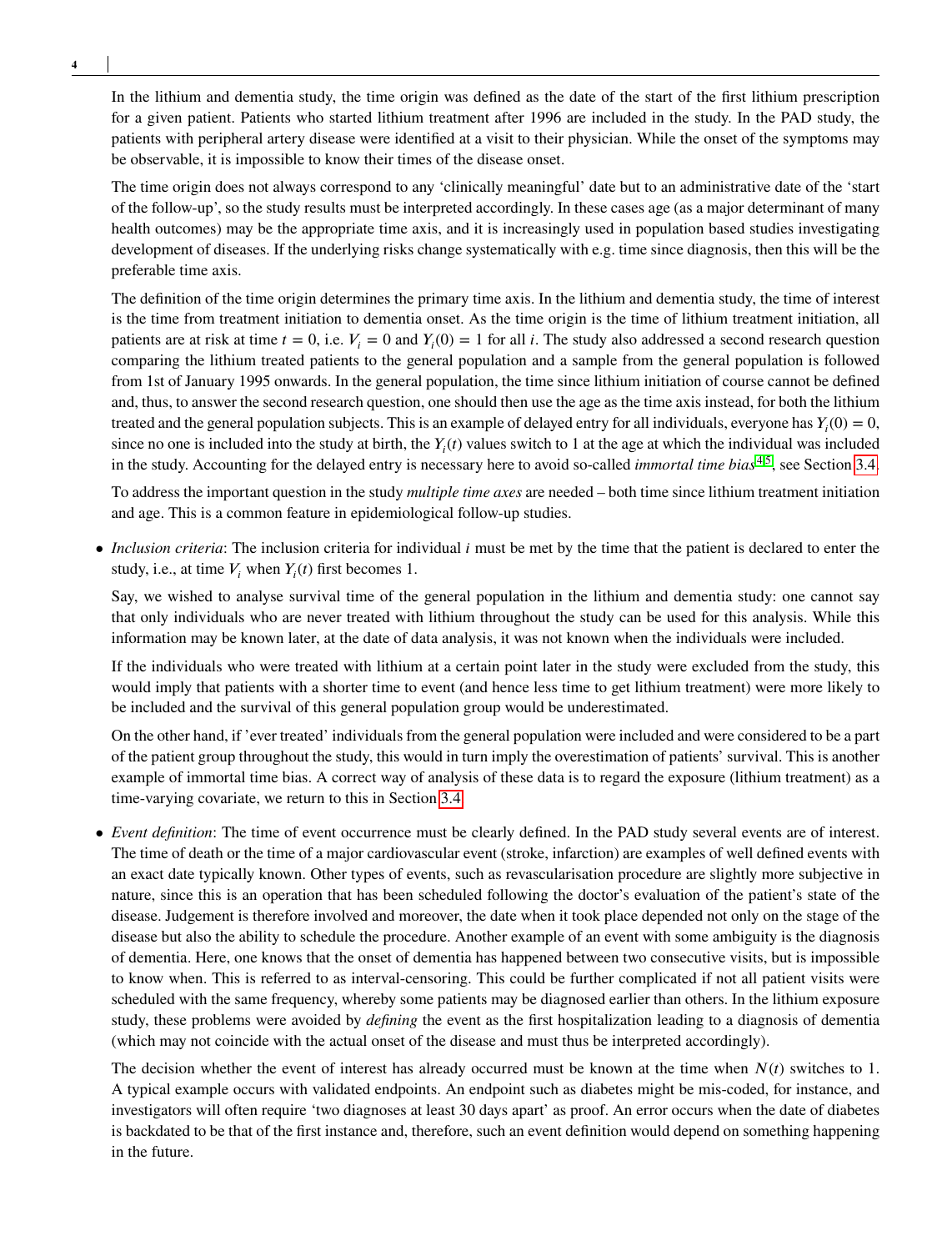• *Censoring*: The goal of the survival analysis is to estimate quantities relating to a complete, i.e. uncensored, population. A basic assumption in the estimation is that the information that a patient has *not been censored* at a certain time point does not carry any information about his or her prognosis beyond that time point. We need this assumption since we shall regard the patients at risk at a certain point  $t(Y_i(t) = 1)$  as a representative sub-sample of all the patients that would be at risk if there was no censoring. The assumption is referred to as *independent censoring*.

The assumption can be weakened to *conditionally* independent censoring, i.e. independent censoring within a group of patients with a certain set of characteristics, defined by the covariates available in the study data base. Administrative censoring, i.e. censoring at a certain calendar time due to the end of study, is a common example of independent censoring, as the censoring mechanism is not related to individual patient prognosis. However, if the patient prognosis has improved through the calendar time covered by the study, the patients diagnosed later have a better prognosis and are also censored earlier, so the independent censoring assumption is not met. On the other hand, the censoring pattern is conditionally independent given the period of diagnosis, so inclusion of this covariate in the model will avoid potential bias (provided the model is correct). It is, thus, important to consider what causes censoring in any given follow-up study. Is it mostly administrative censoring, i.e., being event-free at end of planned follow-up, or are there drop-outs? While the former can often be taken to be independent, more suspicion should be exercised for the latter and, ideally, it should be noted in the data set *why* any given subject was censored.

In some studies one considers deaths due to causes unrelated to the disease in question as censoring, e.g. regarding the patients who die from non-CV causes in the PAD study (causes that were not of the main interest in this study) to be equivalent to those who were administratively censored. This is not a formal violation of the definition of independent censoring, rather it is inconsistent with the definition of our population of interest. This is because the competing risk (death from non-CV causes) is present also in the complete population and we usually are not interested in the population where this risk would be eliminated. We address this situation in the Competing risks section (Section [4.2\)](#page-12-1).

# <span id="page-4-0"></span>**2.3 The intensity**

We now return to the concept of the *intensity* function. Once it has been established who is at risk, what is the event and how should subjects should be aligned over time (i.e. how time *t* is defined), one can define the *intensity* for subject *i* as:

$$
\lambda_i(t) \approx P(\text{event in } (t, t + dt) \mid \text{past at time } t-)/dt
$$
\n
$$
= P(dN_i(t) = 1 \mid H_i(t-))/dt,\tag{1}
$$

where,  $H_i(t-) = (N_i(s), Y_i(s), Z_i(s), s < t)$  summarizes the past information for the subject *i* that is available just before time *t*. (More formally:  $\lambda_i(t) = \lim_{\Delta t \to 0} P(dN_i(t) = 1 | H_i(t-1) / \Delta t)$ .)

For *survival data* involving only states 0 and 1 as in the left panel of Figure [1,](#page-2-0) the *hazard function* is given by:

<span id="page-4-1"></span>
$$
\lambda(t) = -\frac{d \log S(t)}{dt},\tag{2}
$$

where the *survival* function  $S(t)$  is  $P(T^* > t)$  and  $T^*$  is the uncensored – and incompletely observed – time to death. When no time-dependent covariates are considered in  $H_i(t)$ , the intensity in [\(1\)](#page-4-0) is simply given by the hazard in [\(2\)](#page-4-1) and, for that reason, we will use the terms *intensity* and *hazard* interchangeably in this paper. While the hazard function for survival data (as seen in equation [\(2\)](#page-4-1)) is in one-to-one correspondence with  $S(t)$ , and thereby with the cumulative risk  $F(t) = 1 - S(t)$ , there may more generally be other events competing with the event of interest in which case  $\lambda(t)$  is a transition hazard (or cause-specific hazard) from state 0 to state 1 (and it is some times denoted  $\lambda_{01}(t)$  to emphasize this). In that case, a one-to-one correspondence between the single cause-specific hazard and the absolute probabilities no longer exists, see e.g.<sup>[6](#page-24-5)</sup>.

There are several reasons why the intensity function plays a central role in survival analysis and analysis of cohort studies.

• The idea is that subjects are followed over time and, at each time *t* where the subject is still observed to be at risk, it is asked, given the information that is available so far for the subject, what is then the probability per time unit that the subject experiences the event in the next little time interval from  $t$  to  $t + dt$ ? Thus, the intensity gives a dynamical description of how events occur over time and, in this description, all aspects of the *past* observed for the subject up to time *t* may be taken into account, such as (time-dependent) covariates and, possibly, previous events.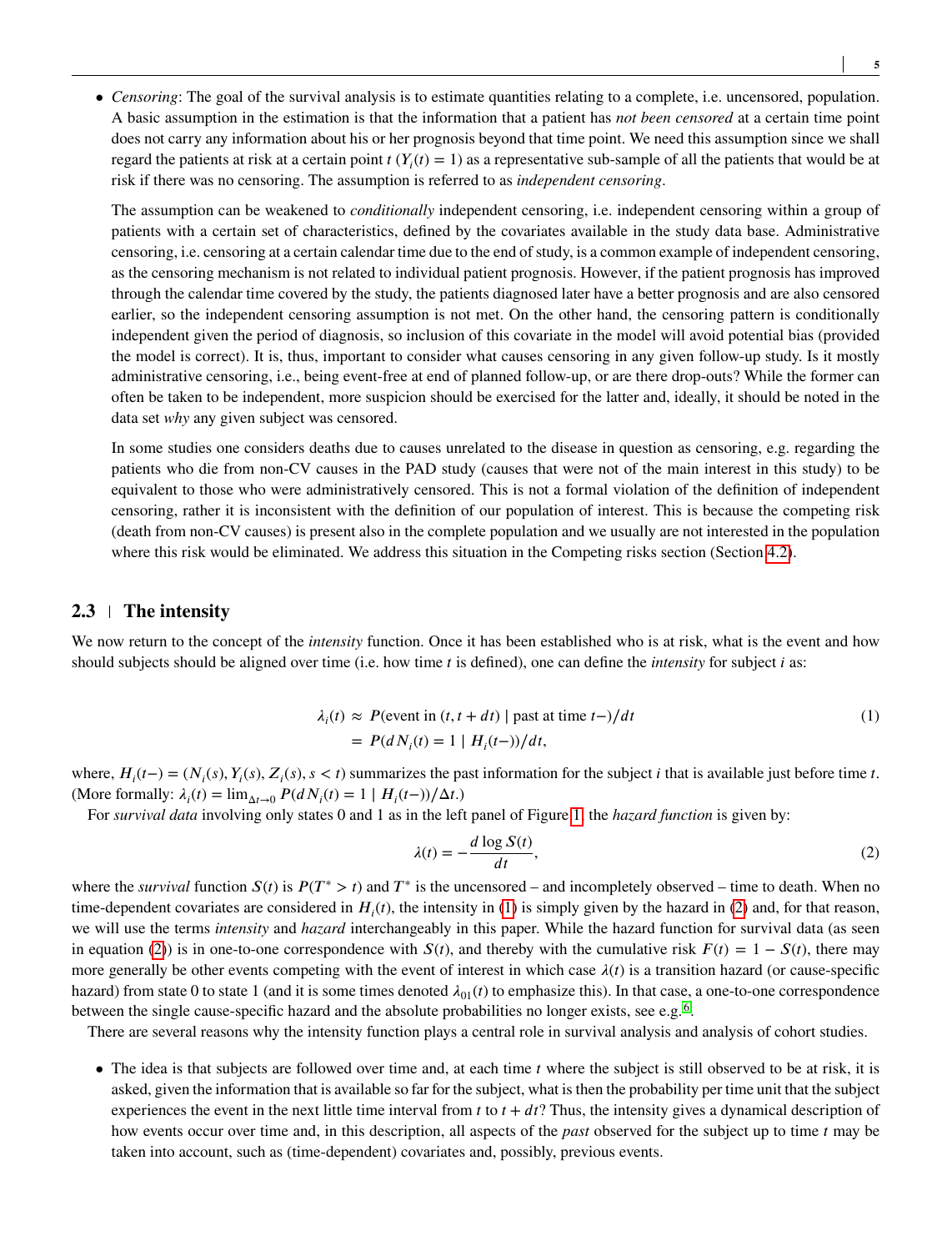- For survival data, the survival probability  $S(t) = P(T^* > t)$  cannot be estimated in a straightforward way as a simple proportion due to censoring. The hazard function, however, can still be studied since it relies exclusively on the information on the individuals still at risk (assuming the independent censoring assumption to hold).
- One of the greatest strengths of describing the data via the intensity is that the past of a subject could include not only the *baseline covariates*, i.e. information available at time of entry into the study but also information contained in *timedependent* covariates that are updated during follow-up. Time-dependent covariates have a very natural connection to clinical practice: when assessing a long-term patient, a physician will naturally use the most recent measurements in addition to those collected a long time ago at their initial visit. Time-dependent covariates thus allow accounting for the changes over time in the relevant variables (patient characteristics, exposures, treatment), which may alter the intensity.

In the lithium and dementia study, the exposure itself (number of lithium prescriptions redeemed until the current time) is time-dependent and, when including the unexposed control group of non-treated subjects, people will change status from being unexposed to belonging to the exposed group at the time of their first lithium prescription.

Unfortunately, misunderstandings and errors in creating time-dependent covariates are one of the most common sources of immortal time bias, we thus pay this issue special attention in Section [3.4.](#page-9-0) Time-dependent covariates also create issues with model prediction, which will be discussed in Section [4.1.](#page-10-1)

- As the intensity is a dynamic description of the data generating process over time, delayed entry is naturally taken into account.
- Most often, the hazard depends on patient characteristics, so that *covariates* need to be taken into account when analyzing data from cohort studies. In this context, as discussed in Section [2.2](#page-2-1) above, an advantage of using a hazard regression model is that it 'corrects for non-independent censoring' in the sense that regression coefficients are estimated consistently even if censoring depends on covariates, as long as these covariates are included as predictors in the hazard model (e.g.,  $^7$  $^7$ , Section III.2).

We argue that the intensity may be of interest in its own right and that it, therefore, could be an obvious target for an analysis of the cohort data. However, as previously mentioned, there are important scientific questions for the answer of which the intensity will be insufficient. We will return to that in Sections [4](#page-10-0) and [5.](#page-12-0)

## <span id="page-5-0"></span>**3 HAZARD MODELS**

In order to make a *model* for the intensity one needs to specify how it depends on time *t* and on the available information in  $H_i(t)$ , more specifically: how it depends on the covariates.

Before specifying a hazard model, descriptive analysis should be conducted to explore the data. The *Kaplan-Meier estimator* for the whole cohort, or for sub-groups, will provide useful insights in the case of a single (possibly composite) terminal event, see the left panel of Figure [1.](#page-2-0) However, this will not be the case in, e.g. the lithium and dementia study where, obviously, allcause mortality is a competing risk for dementia, the event of interest. To describe the *hazard*, one could divide the time variable of interest into suitable intervals (e.g., yearly intervals) and calculate the *incidence* (or 'occurrence-exposure') rate for each interval by dividing the total number of events of interest observed in the interval by the total time at risk in the interval. This corresponds to an assumption of a piecewise constant hazard function, an assumption that is often a reasonable approximation and which is used for *Poisson regression* which will be discussed further below.

To estimate the hazard *non-parametrically* requires some sort of smoothing. What may be estimated in a simple nonparametric fashion for a defined population of subjects is the *cumulative hazard*  $\Lambda(t) = \int_0^t$  $\int_0^t \lambda(u) du$ . This may be done using the *Nelson-Aalen* estimator

<span id="page-5-1"></span>
$$
\widehat{\Lambda}(t) = \int_{0}^{t} \frac{dN(u)}{Y(u)} = \sum_{i: T_i \le t} \frac{\delta_i}{Y(T_i)}
$$
\n(3)

where  $Y(t) = \sum_i Y_i(t)$  and  $N(t) = \sum_i N_i(t)$ . This is an increasing step function with steps at each observed event time, the step size at *t* being inversely proportional to the number  $Y(t)$  at risk, Figure [8](#page-19-0) shows an example. Pointwise confidence limits may be added (e.g.,<sup>[7](#page-24-6)</sup>, Chapter IV). The approximate 'local slope' of  $\hat{\Lambda}$  at *t* reflects the hazard at that time. However, the value of the cumulative hazard, does, in general, not have a simple interpretation (an exception is in studies of *recurrent* events, a topic beyond the scope of this paper<sup>[8](#page-24-7)</sup>.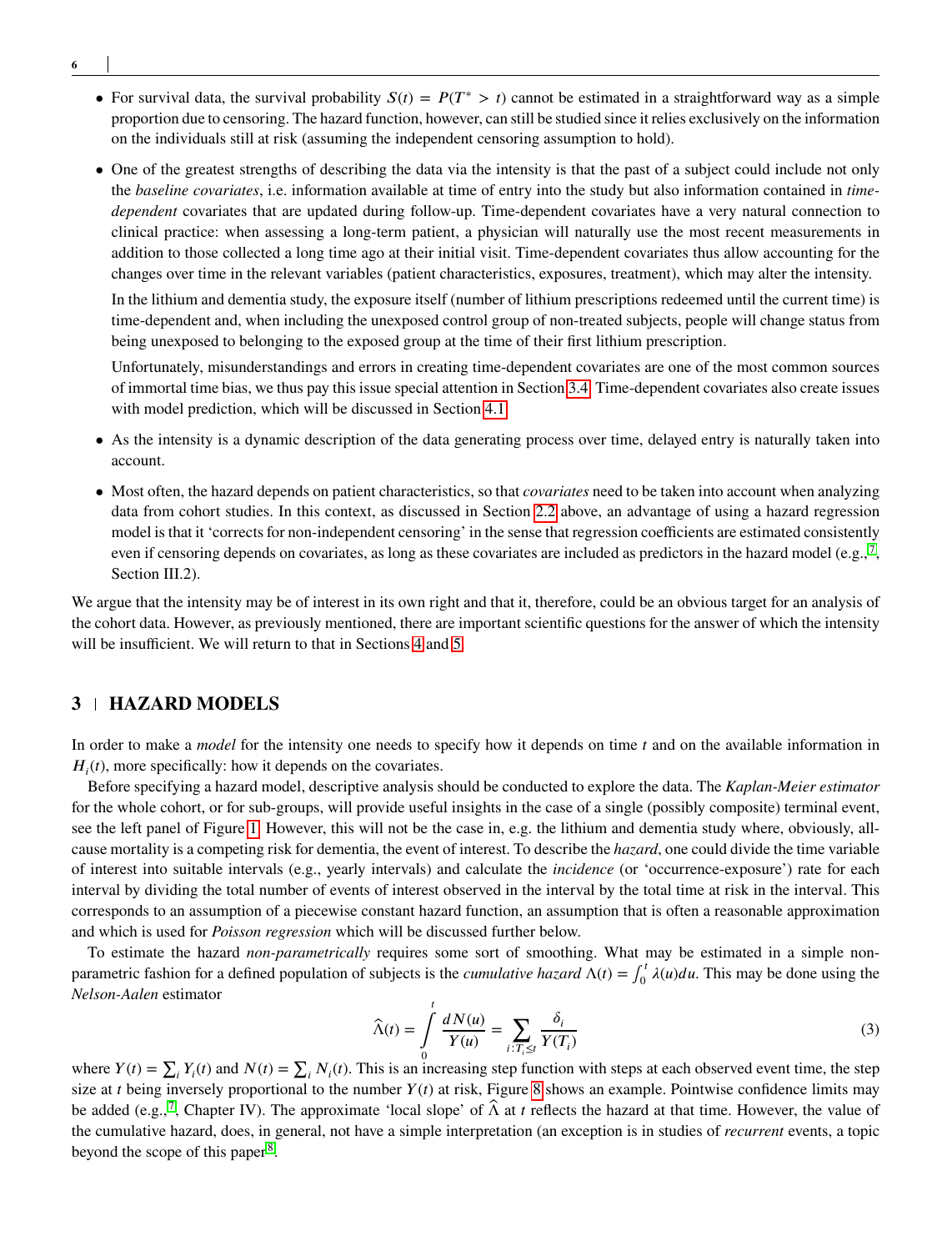### <span id="page-6-1"></span>**3.1 Proportional hazards models**

Most applications of intensity models for cohort studies aim at relating the rate of event occurrence to (time-fixed or timedependent) *covariates*. The complexity of such a hazard model will both depend on what is the scientific question that it is meant address and on what information is available. Here, it is important to notice that hazard models, as any other statistical model, can typically not be expected to be 'correct' in any strict sense but still they may be sufficiently flexible to give a sensible answer to the question raised.

Survival analysis and, thereby, also analysis of cohort studies is dominated by the Cox model. In his breakthrough paper, [9](#page-24-8) introduced the maximum partial likelihood as a method to estimate the regression coefficients in the proportional hazards (PH) model. The general definition of the proportional hazards model is

$$
\lambda_i(t) = \lambda(t|Z_i(t)) = \lambda_0(t) \exp(Z_i(t)^{\top} \beta).
$$
\n(4)

<span id="page-6-0"></span>In the Cox PH model, the *baseline hazard*  $\lambda_0(t)$  (i.e., the hazard for individuals with all covariates equal to 0) is left unspecified, other alternatives for the PH model are considered at the end of this section. The name 'proportional hazards' refers to the, possibly strong, assumption that the ratio of the hazards corresponding to two different values of  $Z_i(t)$  is the same for all times *t*. This constant hazard ratio is  $exp(\beta)$ . In this model, the regression parameter(s)  $\beta$  are estimated by maximizing the log partial likelihood

$$
pl(\beta) = \sum_{i=1}^{n} \int_{0}^{\infty} \log \left( \frac{\exp(Z_i(t)^{\top}\beta)}{\sum_{j} Y_j(t) \exp(Z_j(u)^{\top}\beta)} \right) dN_i(t).
$$
 (5)

Once the covariate effects *β* have been estimated, the cumulative baseline hazard  $Λ_0(t) = \int_0^t$  $\int_0^t \lambda_0(u) du$  can be estimated by the Breslow estimator<sup>[10](#page-24-9)</sup>

$$
\widehat{\Lambda}_0(t|\widehat{\beta}) = \int_0^t \frac{dN(u)}{\sum_i Y_i(u) \exp(Z_i(u)^\top \widehat{\beta})}.
$$
\n(6)

With no covariates ( $\beta = 0$ ) the Breslow estimator is simply the Nelson-Aalen estimator [\(3\)](#page-5-1). The partial likelihood may be seen as a profile likelihood resulting from eliminating the baseline hazard from a joint likelihood including both  $\beta$  and  $\lambda_0(t)$ . It is important to notice that this joint likelihood is valid both for all-cause survival data (left panel of Figure [1\)](#page-2-0) and for the more general situation depicted in the right panel of that figure. This is because the likelihood for the whole system *factorizes* into a number of factors, each depending on a separate transition in the model  $11.7$  $11.7$ . Also, the Cox partial likelihood [\(5\)](#page-6-0) enjoys the properties of standard likelihood functions such that standard errors and test statistics may be obtained in the 'usual way' <sup>[12](#page-24-11)[,13](#page-24-12)</sup>. We will use these features in the Examples section [6.](#page-13-0)

If more time axes are relevant in a given study then, using the Cox model, one of these must be selected as the baseline time axis *t*. Other time axes (e.g., current age if *t* is time since disease onset) can then be included as time-dependent covariates. This type of time-dependent covariates is said to be *external* (or *exogenous*) because they 'exist' whether or not the subject is still under observation. On the other hand, time-dependent covariates such as current blood pressure or current cholesterol level (that can only be ascertained for subjects still under observation) are *internal* (or *endogenous*).

The completely unspecified baseline in the Cox model makes it quite flexible, however, a limitation of this non-parametric model component is that it only allows direct estimation of the *cumulative* baseline hazard  $\Lambda_0(t)$ , but fails to produce an estimate of the hazard  $\lambda_0(t)$  itself. To obtain an estimate of  $\lambda_0(t)$ , some smoothing would be required.

The alternative to letting the baseline hazard remain unspecified in the model is to fit a fully parametric proportional hazards model, some of the common options are:

- The simplest (and most restrictive) option is to assume a *constant* baseline hazard corresponding to an exponential distribution of  $T^*$  in the case of all-cause survival data.
- A useful extension of the model above is the *piecewise exponential* model that divides the time-range into intervals on which the baseline hazard is constant. Here, cut-points  $0 = s_0 < s_1 < \cdots < s_{K-1} < s_K = \infty$  for the time axis are selected and it is assumed that  $\lambda_0(t) = \lambda_{j0}$  when  $s_{j-1} \le t < s_j$ . This is often referred to as the *Poisson* (or piecewise exponential) regression model for survival data and it is frequently used in epidemiological studies. It tends to produce results that are very close to those obtained using the Cox model. An advantage is that the baseline hazard is fully parametric and yet flexible. Further advantages are that a potentially large (e.g., registry-based) data set can be pre-processed into tables of *event counts* and *person-time at risk* according to the chosen time intervals and to (discrete-valued) covariates and, furthermore, that *multiple time axes* are very easily handled by splitting event counts and person-years at risk simultaneously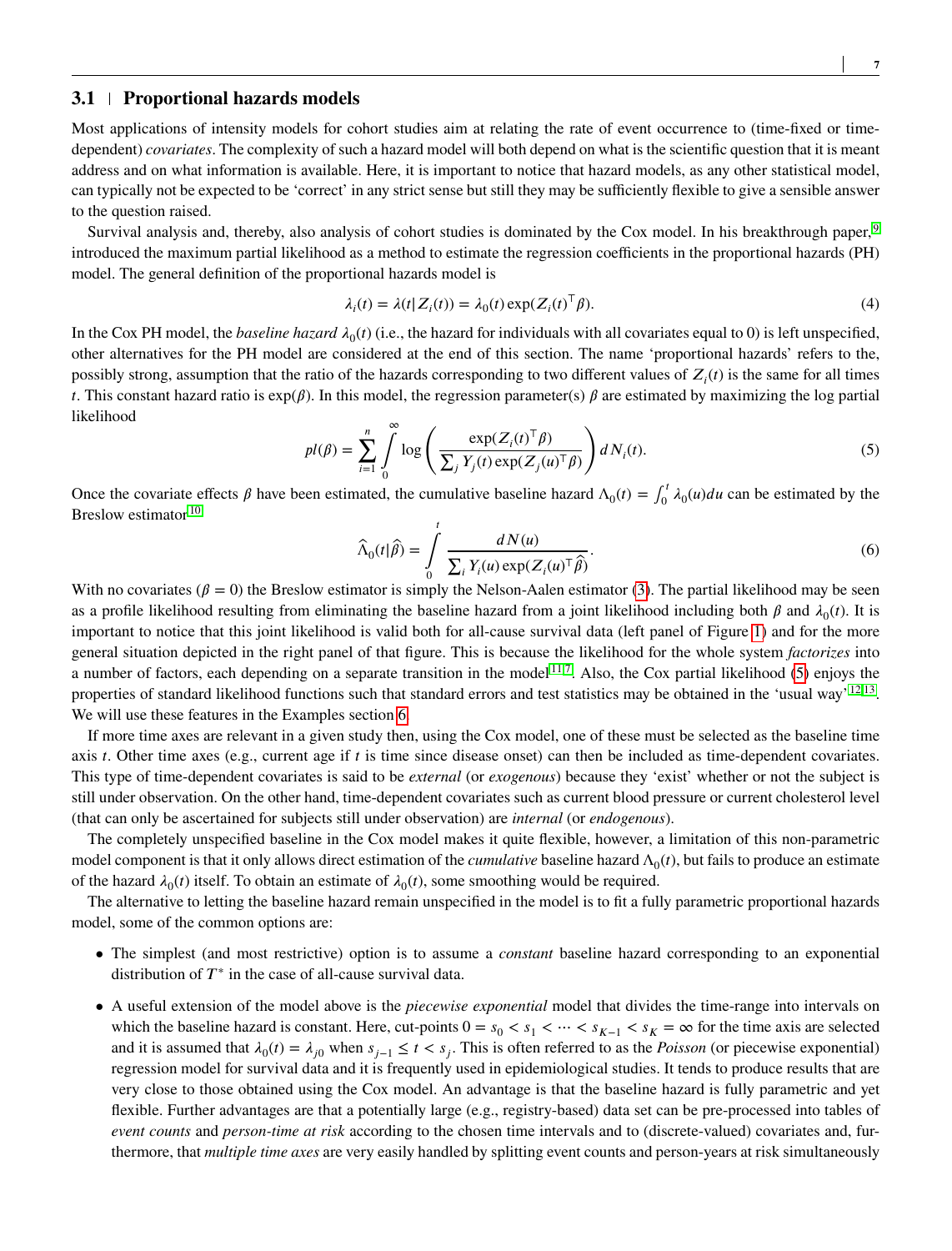according to all time axes  $14$ . Drawbacks of the piecewise exponential model include the fact that the intervals must be selected and that this choice to some extent may affect the detailed results and, furthermore, that it does not produce a *smooth* hazard function.

• A smooth extension of the constant baseline hazard model is the Weibull model, where  $\lambda_0(t) = \lambda \gamma (\lambda t)^{\gamma-1}$ . The extra parameter  $\gamma$  allows some flexibility, but assumes a monotone baseline hazard function and the model is not flexible around  $t = 0$ . To allow greater flexibility and obtain a smooth baseline hazard one may use flexible parametric models for  $\lambda_0(t)$ , e.g., via splines in combination with penalized likelihood<sup>[15](#page-24-14)</sup>.

#### **3.2 Alternatives to proportional hazards models**

The PH assumption is strong and may often not fit the data well for the entire time range studied. An extension of the Cox model, to relax the PH assumption, is to allow the covariates  $Z(t)$  to have *time-varying* effects, i.e., assume that the hazard is given by

<span id="page-7-0"></span>
$$
\lambda(t|Z_i(t)) = \lambda_0(t) \exp(Z_i(t)^{\top} \beta(t)).
$$
\n(7)

Here, explicit interactions between covariates and functions of time may be introduced, e.g., by defining a model with  $\beta(t)$  =  $\sum_j \gamma_j f_j(t)$  (for a set of pre-specified functions  $f_j(t)$  containing  $f_0(t) \equiv 1$ ) for each component of *Z*. The simplest example is to split time into two intervals (splitting at time  $\tau$ , say) and assume proportional hazards within each. This corresponds to choosing  $f_0(t) = 1$  and  $f_1(t) = I(t \ge \tau)$ . Alternatives include the use of splines <sup>[16](#page-24-15)</sup>. Some care is needed here since the number of parameters in such models with time-varying effects can become quite large and there is a danger of overfitting. In the situation where the PH assumption needs to be relaxed for a single categorical covariate, the *stratified Cox model* is useful. In this model, each level of that covariate has its own baseline hazard which is not further specified, i.e.

$$
\lambda(t|Z_i(t)) = \lambda_{0s}(t) \exp(Z_i(t)^{\top} \beta),\tag{8}
$$

when subject *i* belongs to stratum *s*.

An alternative to the multiplicative Cox model is the *additive hazards* (or *Aalen*) *model* [17](#page-24-16)

$$
\lambda(t|Z_i(t)) = \lambda_0(t) + Z_i(t)^{\top} \beta(t). \tag{9}
$$

In this model, both the baseline hazard  $\lambda_0(t)$  and the regression functions  $\beta(t)$  are completely unspecified (like the baseline hazard for the Cox model) and their cumulatives  $\int_0^t$  $\int_0^t \lambda_0(u) du$ ,  $\int_0^t$  $\int_0^1 \beta(u) du$  can be estimated using a least squares technique. Versions of the model where some or all  $\beta(t)$  are time-constant are also available <sup>[18](#page-24-17)</sup>. A drawback of the model is that the estimated hazard can become negative while an advantage is that it is very flexible <sup>[19](#page-24-18)</sup>.

A completely different approach is given by the accelerated failure time (AFT) model where the covariates are assumed to extend or shorten the survival time by a constant time ratio  $exp(\beta)$  e.g. <sup>[11](#page-24-10)</sup> Ch. 7

$$
S(t|Z) = S_0(\exp(-Z^\top \beta)t),
$$

or equivalently:

 $\ln(T^*) = Z^{\top} \beta + \epsilon.$ 

The model is a viable alternative to the PH model and although one could derive the hazard function for this model, it does not naturally fall under the heading of 'hazard models'. Also, it is mostly used for survival data (Figure [1,](#page-2-0) left part) and less so in the general situation of Figure [1,](#page-2-0) right part, and it will not be considered further in this paper. Discussion of pros and cons of PH and AFT can be found in  $2^0$  and  $2^1$ .

#### **3.3 A checklist when fitting the Cox model**

We next propose a checklist for the Cox model. Most of the items below are relevant also for other hazard regression models. We list the issues that one should be careful about both before fitting a model and after having performed an analysis. We add tests and approaches that can be helpful in understanding the sources of the problems and evaluating their extent. Note, however, that these checks are not conclusive, they serve only as an aid in thinking about the issues.

Before fitting a model the following items should be considered: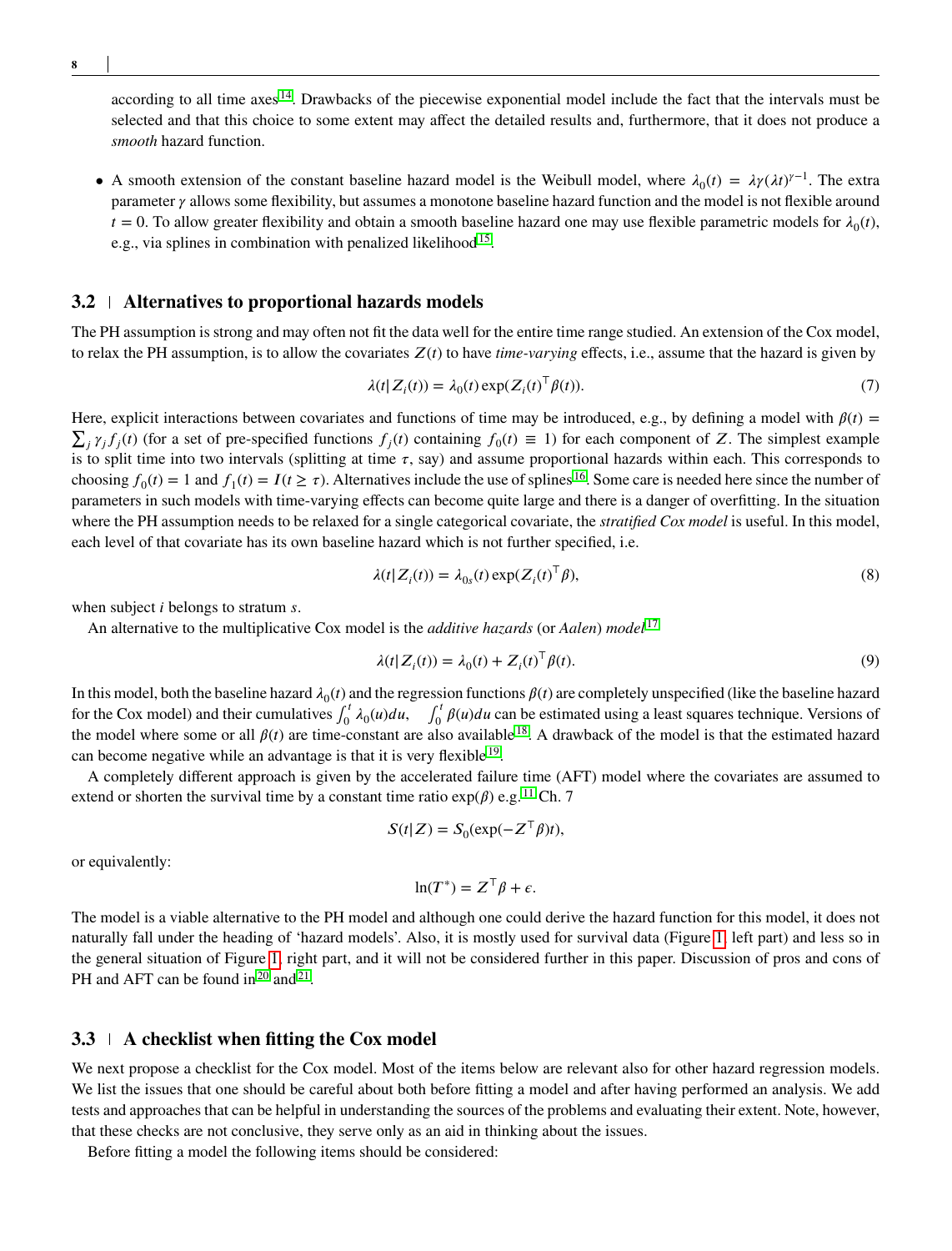- *Checks on the covariates*to be included in the model: for continuous covariates examine the distribution, check for extreme data (leverage) points, make histograms. For categorical covariates, the frequencies of the categories should be reported and also the choice of the reference categories.
- *Check dates.* A trivial, but often relevant warning is that survival data often contain a series of dates, that may come in varying formats and are prone to typing mistakes. The fact that the dates follow each other in the proper sequence should thus be carefully checked.
- *Investigate censoring*. As mentioned in the previous checklist, it is first of all important to think about what causes censoring. Next, plotting a 'survival curve' estimating  $C(t) = P$ (no censoring before *t*) (or its complement  $1 - C(t)$ ) could be done to give an impression of the proportion censored in time. Here, censoring is the 'event' and a failure is a 'censoring event' that prevents observation of the 'event of interest'. Also, a Cox regression model with 'censoring' as event can help to check whether the censoring depends on any of the covariates under consideration. If there are some variables that one may or may not include in the model (maybe they are not crucial for the question asked) then they should be included if they affect the censoring, since in this way the independent censoring assumption is relaxed to conditional independence, as discussed in Section [2.2.](#page-2-1)

An important feature of hazard models is that they can be used exactly as described in Section [2](#page-1-0) by *formally censoring for the competing events (including all-cause death)*. This is not a violation of the independent censoring assumption, the point being, as mentioned above, that the joint likelihood function for both the event of interest and the competing events *factorizes* and the factor corresponding to the intensity for the event of interest has the same form as it would have had if competing events were regarded as censoring events  $11$ . In such situations one should carefully consider if the (causespecific) hazard for the event of interest properly answers the scientific question or whether one needs to go beyond this hazard model (see Sections [4](#page-10-0) and [5\)](#page-12-0).

• *Time-dependent covariates*. When defining the model in [\(4\)](#page-6-1), we assume that the  $Z_i(t)$  are continuously measured and, thus, available at all times *t*, for which subject *i* is at risk.

A feature of the partial likelihood estimation method for the Cox model is that the values of time-dependent covariates are needed for everyone at risk at all the event times, cf. equation [\(5\)](#page-6-0). Some extrapolation or other ways of predicting the value of a time-dependent covariate at event times based on *past* observations ( $Z(s)$ ,  $s \le t$ ) may be needed<sup>[22](#page-25-0)</sup>. In practice, most recently observed values of  $Z(t)$  are typically carried forward until the next value is observed. However, such lastvalue-carried-forward approach can induce some bias toward the null if the current hazard depends truly on the current (unknown) covariate value  $^{23,24}$  $^{23,24}$  $^{23,24}$  $^{23,24}$ . A more advanced approach for internal time-dependent covariates which are not measured at all times uses joint longitudinal-survival models<sup>[25](#page-25-3)[,26](#page-25-4)</sup> to obtain estimates of  $\beta$ , and also allows the possibility that the observed  $Z(t)$  is measured with error. Note that, for external time-dependent covariates, extrapolations are sometimes not needed since, e.g. current age can be calculated based on age at baseline.

Covariates that change shortly before the endpoint should be viewed with particular suspicion. A common example is a change in medication in the last 1 or 2 weeks before death; such changes often occur when a patient enters terminal hospice care for instance. The most serious examples of such 'anticipation' involve *reverse causality bias* where a change in  $Z(t)$ occurs *because of* early symptoms of the event of interest [27](#page-25-5). In some applications it may be therefore more plausible that the current hazard depends on the past rather than most recent value(s) of a time-dependent covariate implying either lagged or cumulative effects that would require more complex modelling<sup>[28,](#page-25-6)[29](#page-25-7)</sup>.

After having fitted a Cox model one should consider:

• *Check proportional hazards and the functional form.* Two basic assumptions of the model are that the coefficients  $\beta$ are time-fixed (PH assumption) and that the covariate effect is linear on the log hazard. Checking the PH assumption has developed into a large 'industry' within survival analysis and giving a comprehensive review is beyond the scope of the present paper. Among the many methods proposed (some of which will be illustrated in the Examples section [6\)](#page-13-0) we mention those based on Schoenfeld and martingale residuals  $30,31$  $30,31$ , graphical methods such as plots of the cumulative hazard<sup>[7](#page-24-6)</sup>, or through estimates of  $\beta(t)$  in a time-varying coefficient Cox model<sup>[18](#page-24-17)</sup>. For relaxing the linearity assumption, one may wish to use simple transformations like the logarithm or the square root or, alternatively, flexible modeling using, e.g., splines <sup>[16](#page-24-15)</sup>. For continuous covariates, functional form (i.e., non-linear effects) should ideally be investigated jointly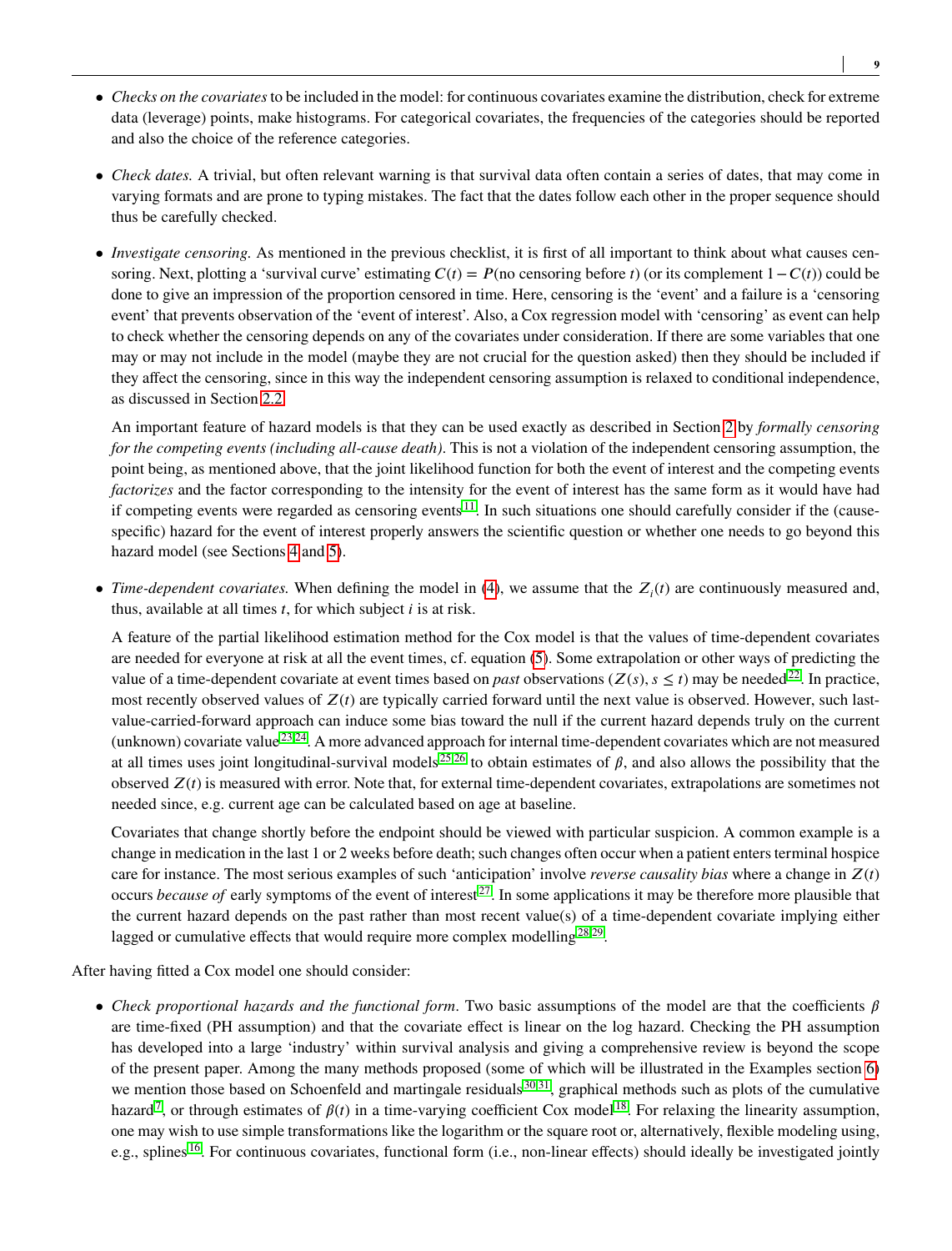with assessing possible violation of the PH hypothesis (i.e, their 'time-varying effects'). Indeed, a failure to account for a time-varying effect may induce a 'spurious evidence' of non-linearity and vice versa e.g.<sup>[32,](#page-25-10)[33](#page-25-11)</sup>.

Another question is what to do if model assumptions seem to be violated. Here, the answer must depend on what are the consequences of the model violation. In a classical epidemiological 'exposure-confounder' situation, if the assumptions do not hold for some of the *confounders*, one may wish to perform a sensitivity analysis. Specifically, to relax the PH assumption, one can introduce time-varying effects  $\beta(t)$  in the model (see [\(7\)](#page-7-0)) or use a stratified model and if the results for the exposure in the sensitivity analysis do not change materially, the assumption may not be problematic. If, on the other hand, the assumptions do not hold for the exposure, one should carefully think about the study question and then employ extensions of the basic model if needed. In such cases modelling the time-varying hazard ratio may yield important insights into the role of a given exposure or risk factor. Note that violation of the PH assumption may be some times induced by a failure to include in the Cox model a strong predictor of the outcome  $34,35$  $34,35$ .

• *Reporting.* Users of the Cox model often report the regression coefficients, but not the baseline hazard. This means that measures like absolute risk cannot be retrospectively obtained from published reports. This is insufficient because the regression parameters figuring in the partial likelihood only give information about the hazard ratios and the relevance and importance of the hazard ratios at any follow-up time depends on the concurrent values of the baseline hazard.

The discrete nature of the estimated baseline hazards in the Cox model makes it hard to compare the hazards. For survival data, the estimated survival probability  $\hat{S}(t|Z)$  can be used to quantify the effects of *Z*. This is only possible if  $Z(t)$ is a time-fixed or an external covariate (see Section [4\)](#page-10-0). Predicted survival curves for a population may be calculated by averaging over the observed covariate distribution (using the *𝑔*−formula, see Section [5,](#page-12-0) equation [\(13\)](#page-12-2)).

- *Interpretation* Three phenomena hamper the interpretation of the results (hazard ratios) of a Cox model:
	- $\sim$  *Noncollapsibility*. It is frequently seen that the effects,  $\beta$ , in a Cox model gradually decay with time toward 0. This happens even if the true effect (i.e., given all relevant covariates) is perfectly constant over time if a covariate with an effect on the hazard is omitted, even if that covariate is completely independent of the other covariates. Thus, if the correct model is  $\lambda(t) = \lambda_0(t) \exp(\beta_1 Z_1 + \beta_2 Z_2)$  then a reduced model  $\lambda(t) = \tilde{\lambda}_0(t) \exp(\tilde{\beta} Z_1)$  cannot hold even if  $Z_1$  and  $Z_2$  are independent, so that  $Z_2$  is not considered a confounder for  $Z_1^{36}$  $Z_1^{36}$  $Z_1^{36}$ . The non-collapsibility suggests that proportional hazards can only be seen as a working hypothesis allowing a simple structure. It can be noted that the logistic regression model for a binary response variable suffers from the same problem, while the additive hazards model does not.
	- $\sim$  *Competing risks.* The function obtained from the Cox model (or any other hazard model) using the formula  $F(t|Z)$  = 1 − exp(−Λ((*𝑡*|*𝑍*))) can only be interpreted as the risk of failure up to *𝑡* if there are *no other causes of death*. If dying from other causes (competing risks) is handled as censoring, the resulting function will over-estimate the probability of the event of interest<sup>[6](#page-24-5)</sup>. This must be represented by a cumulative incidence function instead, see Section [4.](#page-10-0)
	- **–** *Lack of causal interpretation.* Suppose the estimated hazard ratio for a treatment variable changes over time in such a way that, before some time point  $\tau$ , it is less than 1 (suggesting a beneficial effect) and after  $\tau$  it is equal to 1, i.e.:

$$
\lambda(t) = \lambda_0(t) \exp(\beta_1 Z I(t < \tau) + \beta_2 Z I(t \ge \tau))
$$

with  $\beta_1 < 0, \beta_2 = 0$ . Even though this may be a correct model for the data it would be incorrect to assert that 'treatment only has an impact before time  $\tau$ '. This is because the hazard does not provide a 'causal contrast'  $37,38,39$  $37,38,39$  $37,38,39$ . We will also elaborate on this point in Section [5.](#page-12-0)

## <span id="page-9-0"></span>**3.4 Time-dependent covariates and immortal time bias**

In the process of creating the data set it is all too easy, unfortunately, to ignore the fact that a covariate is time-dependent and treat it as time-fixed. This is a common source of 'immortal time bias' and may be the single most prevalent reason for invalid survival analyses in the literature.

It is crucial that only information reflecting covariate values observed before time *t* (i.e, from the 'past' at *t*) is used to define the value of a variable  $Z(t)$  at time *t*. Thus, even though later information pertaining to changes that occurred *after t* may be available to the investigator at the time of analysis, only information for a given subject that reflects changes that occurred before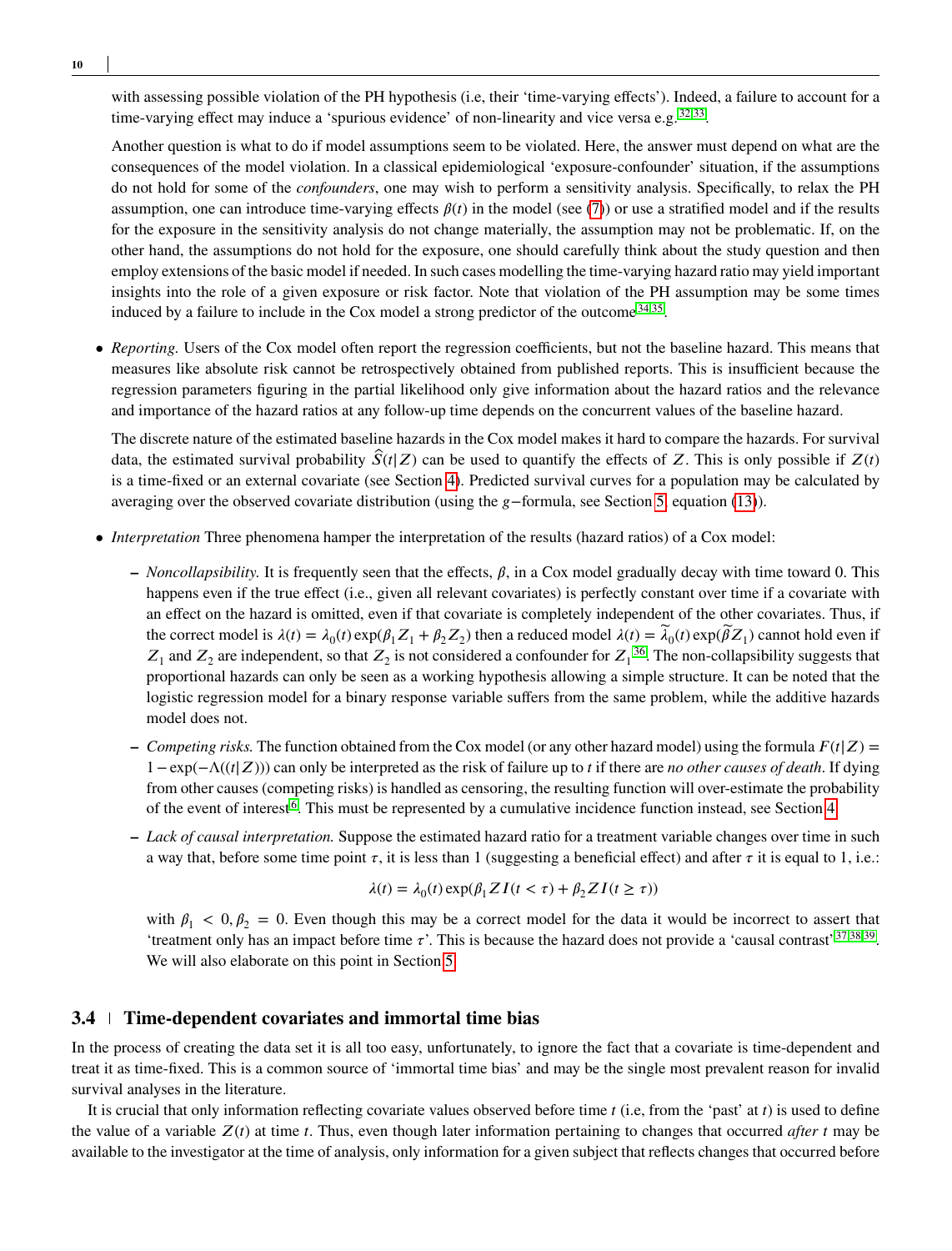time *t* can be included as part of that subject's past at time *t*. We give a couple of the most common examples with invalid  $Z(t)$ , but these do not nearly exhaust the possibilities.

• A common example is to group patients at time  $t = 0$  according to the use of drugs or treatments at any time during the follow-up even if many might have started their use only at some time after time  $t = 0$  ('ever treated' vs 'never treated'). E.g., in the lithium and dementia study, as mentioned above, one cannot say that only individuals that are never treated with lithium throughout the study serve as a control and thus create a time-fixed covariate 'exposure'. While the information that an individual has not been treated throughout our follow-up is known at the time of data analysis, it could not be known when the patients entered the cohort. The exposure should, thus, be coded as a time-dependent covariate that starts with 0 for all individuals that were sampled from the general population, but may switch to 1 at a subject specific time  $t_i$  if subject *i* did start lithium treatment at that time. The alternative, i.e. to treat all individuals sampled from the general population as un-exposed regardless of what happens to them later will bias the comparison in the direction of  $\tilde{A} \tilde{A} \tilde{Y}$ protective effect $\tilde{A} \tilde{Z}$  of lithium exposure, as explained in Section [2.2](#page-2-1) above.

Another classical example of the same problem is the Stanford heart transplant data $40$ , which included patients who were eligible for heart transplant. The event of interest was death and the focus was how the survival of transplanted subjects compares to that of not transplanted. When the data were first analysed<sup>[41](#page-25-19)</sup>, the patients were divided into two groups ('ever transplanted' vs. 'never transplanted'), the group membership was wrongly represented as a time-fixed covariate. As it turned out later with correct analysis, original results which suggested that the transplant is beneficial were solely due to the immortal time bias.

- A similar situation occurs when studying a trait that develops in time (e.g., with time patients develop side effects or, with time, patients may respond to chemotherapy). Here, the value of their covariate starts as 0 and may become equal to 1 later. This automatically implies that individuals must survive at least some time to develop the trait, the early deaths are hence more likely to occur in patients without the trait. Considering the value of the covariate as time-fixed and wrongly coding it as 1 already at the start (ever developed a trait or ever had side effects), will mis-attribute the portion of eventfree survival time from the 'unexposed' (no trait yet) to the 'exposed' group and, thus, underestimate the hazard ratio associated with having the trait.
- A further example is to model the total dose received during the entire follow-up period as a time-fixed variable.  $42$  investigated a claim of [43](#page-26-0) that disease-free survival improved with increased total amount of drug received, and found it to be entirely due to immortal time bias because the patients who died early could not have accumulated high doses. The false result is not benign, since it would encourage providers to continue full dose treatment in the face of dose-limiting toxicities, leading to increased morbidity, suffering, and possibly even death.

In all of the above cases, creation of a well-defined time-dependent covariate where  $Z(t)$  does not depend on any of  $Z(s)$ ,  $N(s)$ , or  $Y(s)$  for any  $s > t$  repairs the bias.

# <span id="page-10-0"></span>**4 PREDICTION USING HAZARD MODELS**

Even though the intensity discussed in previous sections provides a useful framework for statistical modelling it may be hard to explain the model results to the general public. Communication is usually easier in terms of the *absolute risk*, i.e., the probability of the event occurring in some interval or, more generally, the probability of being in a certain *state* by time *𝑡*. For estimation of the absolute risk it now becomes crucial to consider if other (competing) events may occur, thereby preventing the event of interest from happening, see Figure [1.](#page-2-0) In general, *all* transition hazards out of the initial state, 0, are needed to estimate absolute risks.

## <span id="page-10-1"></span>**4.1 Prediction in the absence of competing risks**

<span id="page-10-2"></span>In the case of no competing risks, there is only one hazard function in the model and the absolute risk for the interval from 0 to *t* is obtained directly from that hazard:

$$
F(t|Z) = 1 - S(t|Z) = 1 - \exp(-\Lambda(t|Z))
$$
\n(10)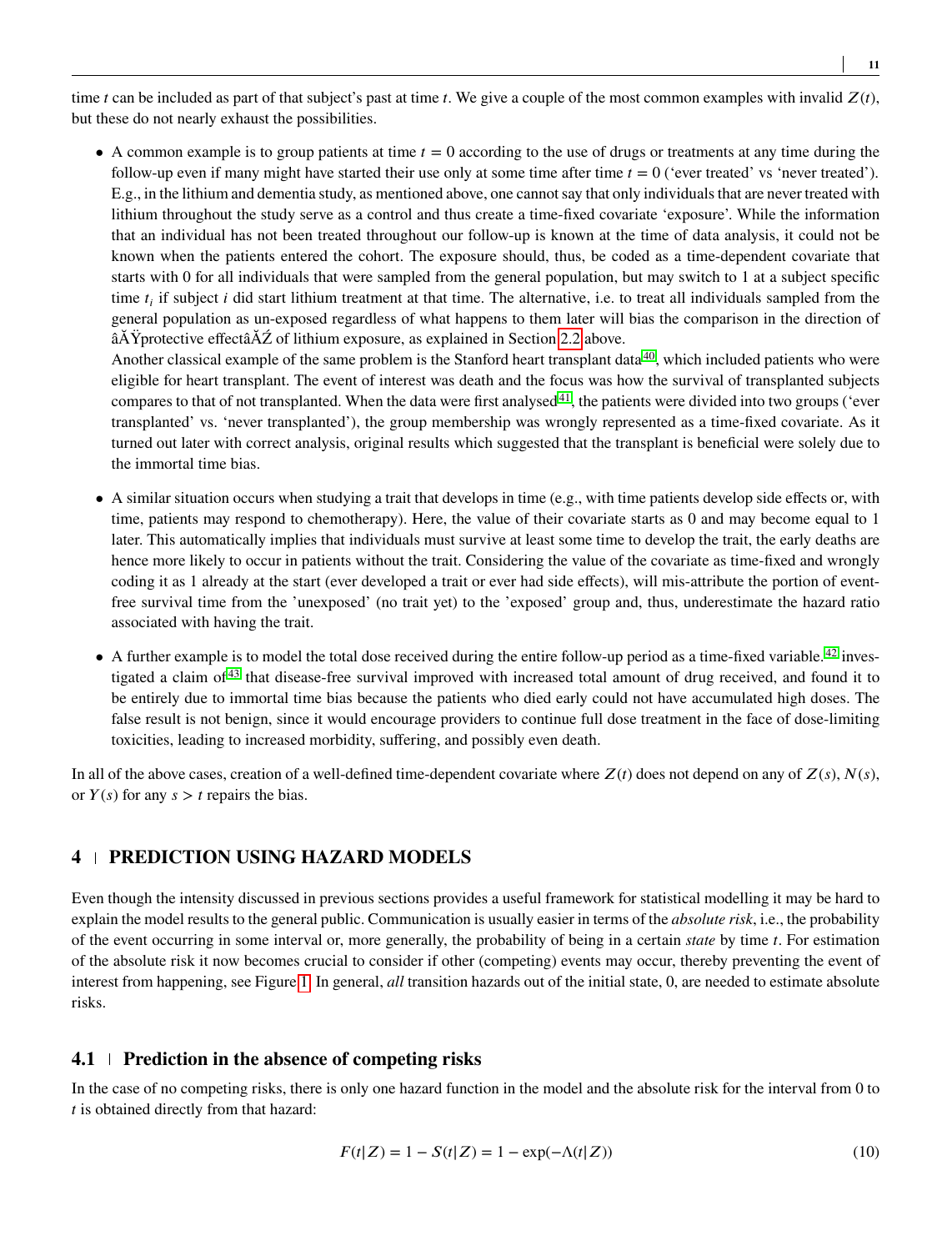provided there are no time-dependent covariates. Absolute risk is often used to describe survival or recurrence-free survival in clinical cohorts of patients treated for cancer or other life-threatening diseases.

#### **Prediction from**  $t = 0$  **onwards**

This is relevant when the time origin is well-defined. In clinical cohorts it can be the time of diagnosis or start of treatment. In population cohorts it can be a fixed value of age. The prediction is given by the survival probability  $S(t|Z)$  where  $Z$  contains the relevant information available at  $t = 0$ .

- *Using the Cox model:* The PH assumption is often not satisfied over the whole time range. That could be fixed by introducing time-varying effects of the covariates (or by finding another model that fits the data better, e.g. an additive hazards model). If the focus is on one particular value  $t_s$  (e.g., the 5-year survival in cancer), a surprisingly robust estimator of  $S(t_s|Z)$  can often be obtained by applying administrative censoring at  $t_s$  and using a simple Cox model with the effects  $\beta$  fixed in time provided  $t_s$  is not too large<sup>[44](#page-26-1)</sup>.
- *Direct modeling:* If there were no censoring before  $t_s$ , the survival probability  $S(t_s|Z)$  could be directly estimated by models for the binary outcome  $I(T^* > t_s)$ . There is a choice of link function: probit, logit and complementary log-log. The latter measures the effect on the same scale as the PH model. Models can be fitted using full maximum likelihood or estimating equations approaches. Censoring before  $t_s$  can be handled by modeling the censoring distribution and using inverse probability of censoring weighting (IPCW) or by using pseudo-observations based on jack-knifing<sup>[45](#page-26-2)</sup>.

## **Dynamic prediction**

Predictions made at  $t = 0$  need to be updated later on for those individuals that are still alive and at risk for the events of interest. First of all, the survival probabilities have to be replaced by the conditional probability  $P(T^* > t | T^* \ge t_{pred}, Z(t_{pred}))$ , where *t*<sub>pred</sub> is the time from which a new prediction is wanted. If the model for the hazard is perfect, the conditional probability can directly be computed from the hazard using  $\hat{\Lambda}(t|Z(t_{pred})) - \hat{\Lambda}(t_{pred} | Z(t_{pred}))$  for  $t \ge t_{pred}$ . However, it may be hard to make models that are valid over the whole time range. Therefore, an alternative is to develop a new model using the data of the individuals still alive at  $t_{pred}$ . If there is a fixed prediction window  $t_s$ , the conditional survival  $P(T^* > t_{pred} + t_s | T^* > t_{pred}, Z(t_{pred}))$  can be estimated robustly by the methods discussed above. Prediction later on is known as *dynamic prediction* and the approach of building new models using the individuals at risk at  $t_{\text{pred}}$  is known as *landmarking*<sup>[46](#page-26-3)</sup>. This is also of interest more generally when there is *delayed entry*, i.e. individuals entering the cohort at  $V > 0$ . In this case, the hazard can be hard to estimate around  $t = 0$ , since only few individuals may be at risk early on. Hence, predictions are hard to make at  $t = 0$ , but conditional survival probabilities could be estimated reliably later in the follow-up. That might be particularly relevant for analyses that use age as the time axis.

#### **Prediction exploiting time-dependent covariates**

Dynamic predictions using landmarking can thus be used when the PH assumption does not give a reasonable description over the entire time range. The technique may, however, be even more useful when doing predictions based on a model with timedependent covariates. A hazard model with time-dependent covariates  $Z(t)$  for which the trajectories are still unknown at  $t = 0$ can be useful when the aim of modeling is to describe the processes behind the hazard, but it is no longer simple to calculate the survival probabilities from the hazard using the relationship  $S(t) = \exp(-\Lambda(t))$ . This means that such a model cannot be used for predictions at  $t = 0$ . However, they can still be useful because the history of  $Z(t)$  before  $t_{\text{pred}}$  can be informative for the future of the process. Therefore, such predictions can be based on landmark models. The history of  $Z(t)$  up to  $t_{pred}$  is summarized in a single statistic that is used as time-fixed covariate in the prediction model. The simplest approach is to use the last observation before  $t_{pred}$ . While this approach does not satisfy the consistency condition that a prediction model at two different times should be compatible <sup>[47](#page-26-4)[,48](#page-26-5)</sup>, it can be extended to give better predictions if more flexible prediction models from the landmark time are used, and more than just the last observation of  $Z(t_{\text{pred}})$  is used to represent the effect of  $Z(t)$ , including e.g., cumulative effects<sup>[49](#page-26-6)</sup>.

Another way is to develop a joint model for  $Z(t)$  and  $\lambda(t|Z(t))$  and estimate survival probabilities by conditioning on the history of  $Z(t)$  at  $t_{pred}$  and  $T^* \geq t_{pred}$  in the joint model. Estimation for such models can be challenging<sup>[50](#page-26-7)</sup> and while such an approach has a better theoretical justification and is efficient, there can be concerns about the robustness.

**12**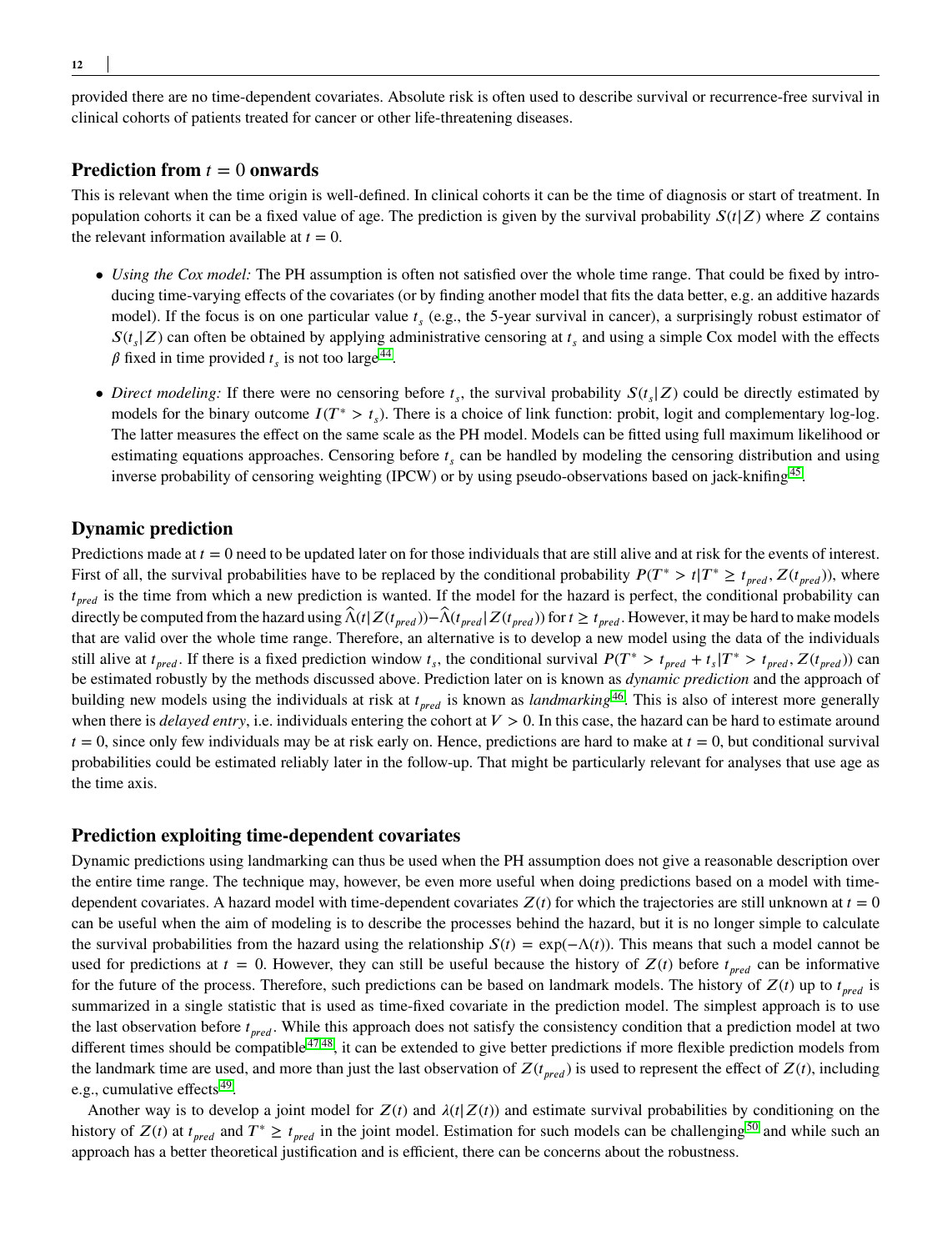#### <span id="page-12-1"></span>**4.2 Prediction with competing risks**

Very often intensity models are used for an event that does not include all-cause mortality. This was for example the case in the lithium and dementia study. However, in the presence of competing risks, naively inserting the estimated hazard into equation [\(10\)](#page-10-2) will produce an upwards biased estimate of the absolute risk (cumulative incidence). This is because, by treating competing events as censorings, one pretends that the target population is one where the competing events are not operating and therefore neglects the fact that subjects who have died from competing causes can no longer experience the event of interest. In such a situation it is necessary also to estimate the intensity of the competing events and to combine such estimates with those for the event of interest into an estimate of the *competing risks cumulative incidence*. If the cumulative hazard for the competing events is  $\Lambda_{02}(t|Z)$  then the cumulative incidence for a 1-event is given by

<span id="page-12-3"></span>
$$
F_1(t | Z) = \int_0^t \exp(-\Lambda_{02}(u | Z) - \Lambda_{01}(u | Z)) d\Lambda_{01}(u | Z).
$$
 (11)

Without covariates, the estimator obtained by plugging-in Nelson-Aalen estimates for the cumulative hazards in [\(11\)](#page-12-3) is known as the *Aalen-Johansen estimator* [7](#page-24-6) .

It is also possible to set up direct regression models for  $F(t | z)$ , e.g., using the Fine and Gray regression model<sup>[51](#page-26-8)</sup> but a further discussion of such methods is beyond the scope of the present paper. We will, however, exemplify the use of the cumulative incidence in the examples in Section [6.](#page-13-0)

# <span id="page-12-0"></span>**5 ISSUES IN CAUSAL INFERENCE**

'Causality' may be defined in a number of different ways but the most commonly used approach is based on potential outcomes and randomized experiments <sup>[52,](#page-26-9)[53](#page-26-10)[,54](#page-26-11)</sup>. This is because a well conducted randomized experiment allows a causal interpretation of the estimated treatment effect. However, also in certain observational studies a causal interpretation of the effect of a nonrandomized exposure is of interest. Two classic examples where randomization cannot be employed are (*i*) post-marketing studies of potential âĂIJadverse effectsâĂİ of medications/treatments already approved (based on earlier randomized trials that focused on their effectiveness), and (*ii*) environmental or occupational exposures (randomization often impossible and/or un-ethical). However, any attempt of causal interpretation in an observational study, obviously, requires strong assumptions. It is not the intention of this paper to go into details concerning causal inference but in the current section we will briefly discuss the topic.

First of all, causal questions are most natural and relevant for *modifiable variables* for which a hypothetical randomized study could, in principle, be done. They are less relevant for variables that you cannot change (such as sex or race). Causal parameters are typically defined as contrasts between average outcomes for the same population under the hypothetical scenarios of every one being 'treated' versus every one being 'untreated'. Thus, the causal risk difference at time *t* is:

<span id="page-12-4"></span>
$$
\Delta(t) = P(T^*(0) \le t) - P(T^*(1) \le t)
$$
\n(12)

where  $T^*(0)$ ,  $T^*(1)$  are the (possibly counterfactual) survival times 'under no treatment', vs. 'under treatment'. The causal parameter, Δ(*𝑡*) in equation [\(12\)](#page-12-4) is directly estimable in a randomized study and may be estimable based on observational data under a set of assumptions, including 'no unmeasured confounders' – a condition that can, obviously, never be tested based on the available data.

Under these assumptions, one way of getting from a hazard model to an estimate of the counterfactual risk, had all subjects in the population been treated with treatment  $a = 0, 1$ , is to use *inverse probability of treatment weights*; another is to use the '*g*-formula'. The latter works, as follows. If the hazard model for given treatment *A* and confounders *Z* leads to an estimated absolute risk of  $\hat{F}(t \mid A, Z)$  then the estimate of  $P(T^*(a) \le t)$  using the *g*-formula is

<span id="page-12-2"></span>
$$
\widehat{P}(T^*(a) \le t) = \frac{1}{n} \sum_{i} \widehat{F}(t \mid a, Z_i), \quad a = 0, 1.
$$
\n(13)

That is, the risk is predicted for each given subject under treatment  $A = a$  given his or her observed covariates and then *averaged* over the sample  $i = 1, \ldots, n$ . Formula [\(13\)](#page-12-2) is applied separately for each treatment  $(a = 0 \text{ vs } a = 1)$  and the estimate of  $\Delta(t)$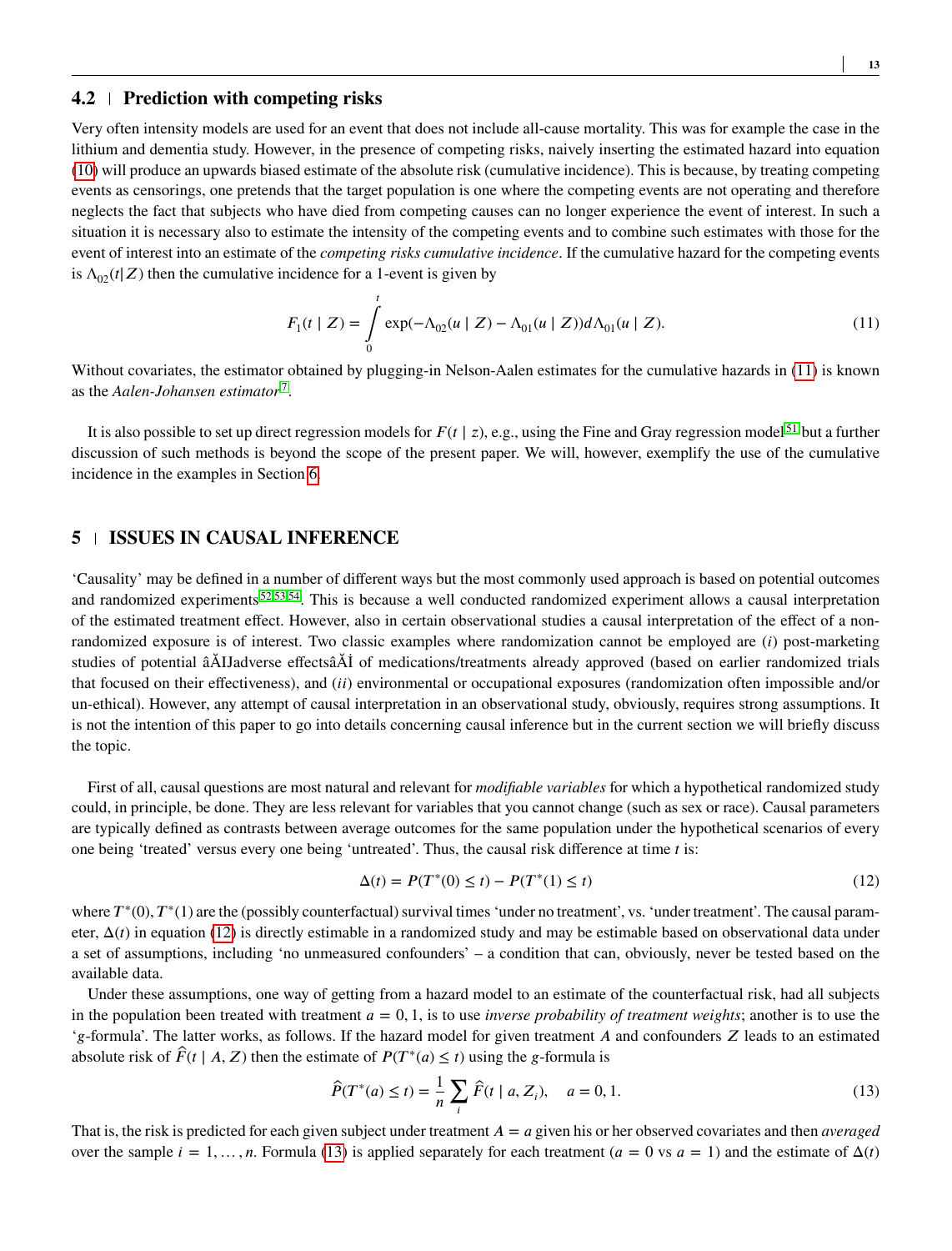**14**

is obtained. Note that the *g*-formula is useful for predicting average risk in a sample even though a causal interpretation is not aimed at. We will illustrate this is the examples of Section [6.](#page-13-0)

Another use of the *g*-formula can yield an estimate of the number of events 'attributable to' a certain modifiable risk factor, *A*. This number is given by the difference between the 'total risk' *observed* in the population before time *t*:  $\sum_i \hat{F}(t | A_i, Z_i)$ , and that expected *if every one was unexposed* ( $A_i = 0$ ):  $\sum_i \hat{F}(t | 0, Z_i)$ . When doing this for a number of risk factors, these may be ranked in a way that also accounts for their prevalence in the population.

Though a hazard model may, thus, be useful both for describing associations between covariates and a time-to-event outcome and serving as a useful step towards estimating a causal contrast like [\(12\)](#page-12-4), it does not itself provide a causal contrast. This may be seen, as follows. Recall the intuitive definition [\(1\)](#page-4-0) of the hazard function for survival data:

$$
\lambda(t) = P(T^* \le t + dt \mid T^* > t) / dt.
$$

This shows that contrasts based on the hazard functions for the counterfactual outcomes  $T^*(0)$ ,  $T^*(1)$ , e.g. the hazard ratio at time t,

$$
\frac{\lambda^1(t)}{\lambda^0(t)} = \frac{P(T^*(1) \le t + dt | T^*(1) > t)}{P(T^*(0) \le t + dt | T^*(0) > t)}
$$

are not directly causally interpretable since they contrast different sub-populations: those who survive past  $t$  under treatment  $(T^*(1) > t)$  and those who survive past time *t* under no treatment  $(T^*(0) > t)$ . For this reason, a statement saying that 'treatment only works until time  $\tau$  but not beyond' in a situation with  $\beta(t) < 0$  for  $t < \tau$  and  $\beta(t) = 0$  for  $t > \tau$  is not justified [37](#page-25-15)[,38,](#page-25-16)[39](#page-25-17).

A special problem with causal inference for survival data is *time-depending confounding/mediation* where a time-dependent covariate both affects future treatment and survival outcome and is affected by past treatment. For this situation, special techniques are needed to draw causal conclusions concerning the treatment effect<sup>[55](#page-26-12)[,54](#page-26-11)</sup>.

# <span id="page-13-0"></span>**6 ILLUSTRATIVE APPLICATIONS**

In this section, we illustrate the points given in the paper with three real data examples. A more detailed analysis (along with code in R statistical software) is provided in the online Appendix.

#### **6.1 Peripheral arterial disease**

Peripheral arterial disease (PAD) is a common circulatory problem in which narrowed arteries reduce blood flow to peripheral limbs, often the legs. It is also likely to be a sign of a more widespread atherosclerosis, and subjects manifesting the disease carry an increased risk for atherothrombotic events. The PAD data set contains the results of a Slovene study reported in [56](#page-26-13)[,57](#page-26-14). Briefly, the study was conducted by 74 primary care physicians-researchers (GPs), who recruited subjects with PAD along with age and sex matched 'controls' without PAD. Yearly examination visits were planned with a total of 5 years of follow-up. The final study included 742 PAD patients and 713 controls, with baseline data for each subject, measurements at each visit, and endpoints. Important endpoints are death, either due to cardiovascular disease (CVD) or other causes, non-fatal CVD endpoints of infarction and stroke, and patient interventions attributed to the disease such as re-vascularization procedures. All the individuals in the study were treated according to the latest treatment guidelines and the goal of the study was to study survival of the patients with PAD (in comparison to controls) despite optimal treatment.

*Endpoints:* Most of this analysis will focus on death as the outcome of interest. The causes of death are split into two groups: cardiovascular (CV) or other (non CV) and, in addition, we will also consider all CV events (stroke, infarction or death) as an outcome for modelling.

*Inclusion criteria, follow-up and censoring:* With most GPs, the follow-up visits of the patients followed a yearly plan, though, in practice, the visits tended to be moderately delayed, with time to the 5th visit ranging from 4.8 to 6.8 years. Most data on patients were recorded at the time of their visit, with the exception of deaths which were reported as they occurred (along with all other events that occurred since the last visit).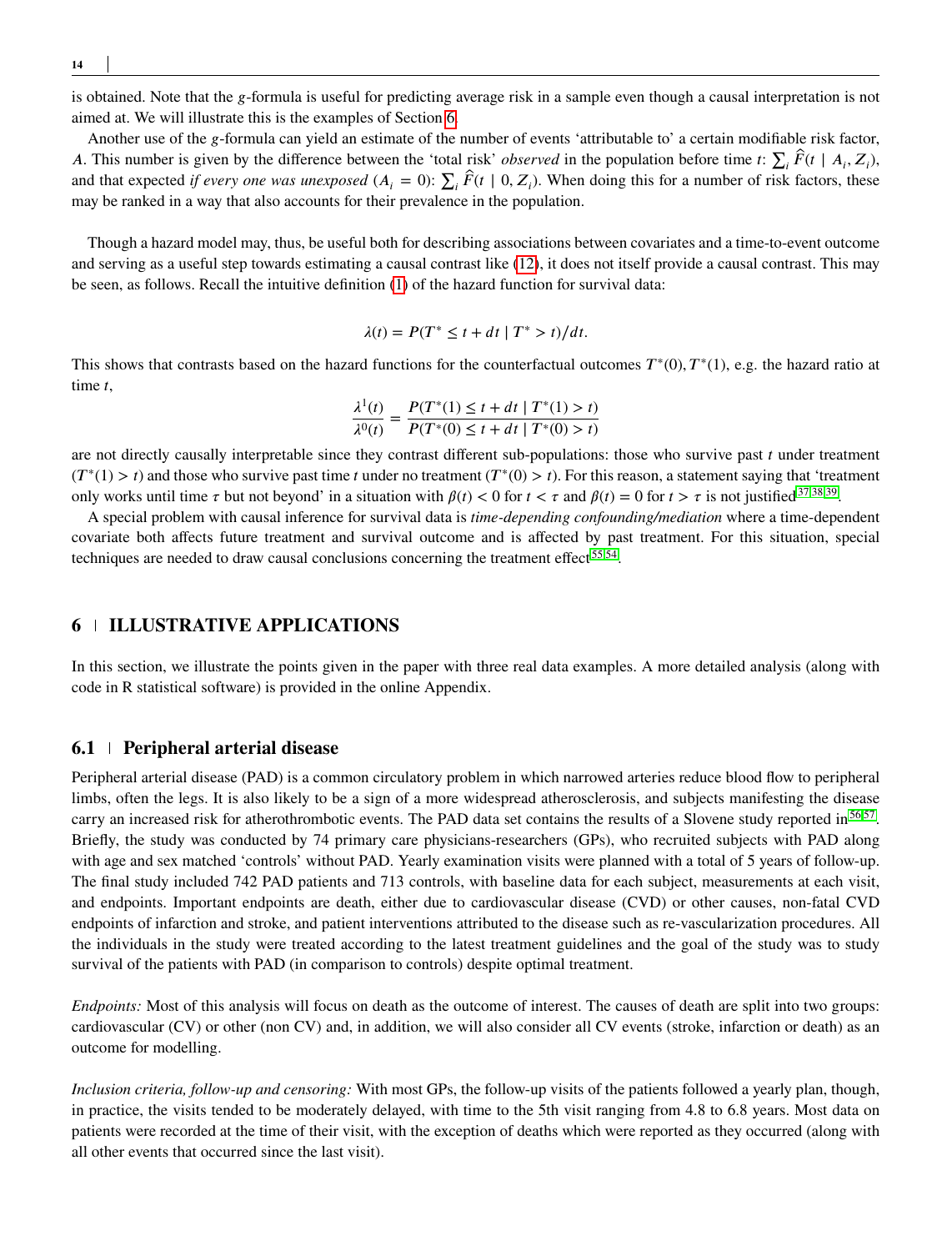<span id="page-14-0"></span>

**FIGURE 2** Kaplan-Meier estimates of cumulative probability of survival with respect to time since enrollment (left) and age (right).

<span id="page-14-1"></span>

**FIGURE 3** Distributions of continuous variables with respect to PAD (red=PAD, black=Control).

Because of between-physician differences in whether patients were followed after 5 years, to avoid possibly non-independent censoring, all individuals alive at 5 years after enrollment were censored at that time.

*Time axis, basic survival analysis:* For the PAD patients the time since diagnosis is a natural time axis as it represents both the progression of disease and treatments for the disease. Survival curves for the control subjects serve as a comparison outcome of similarly aged subjects without the disease, but do not have a natural stand-alone interpretation. Figure [2](#page-14-0) contains the overall Kaplan-Meier curves for PAD and control subjects, male and female (deaths of any cause are considered as the outcome). The survival is higher for females than for males, which is no surprise given a mean age at entry of 65 years, and is lower for PAD subjects than for the age and sex matched controls. The right hand panel shows the curves on age as the time axis, a very similar pattern can be observed. When using age, the left hand portion of a survival curve can often be highly variable due to the small number of the patients at risk at a young age and this early high variability can then affect the entire curve. To avoid this, we estimate conditional survival  $P(T^* > t | T^* > t_0)$  for  $t > t_0$ , with  $t_0$  chosen so that the risk set is large enough and most of the information of interest is included. In the case of PAD, we choose  $t_0 = 55$  years.

#### *Hazard regression models*

#### We next study how the covariates affect the hazard of dying.

*Covariates:* We will be interested in PAD, sex (38% women), age, and later also in LDL and HDL. The distribution of the continuous covariates with respect to PAD is given in Figure [3.](#page-14-1) By study design there should be no difference in the age distribution, HDL and LDL are slightly lower for the PAD subjects. When used as a covariate, age will be expressed in decades to give a coefficient of a more interpretable size.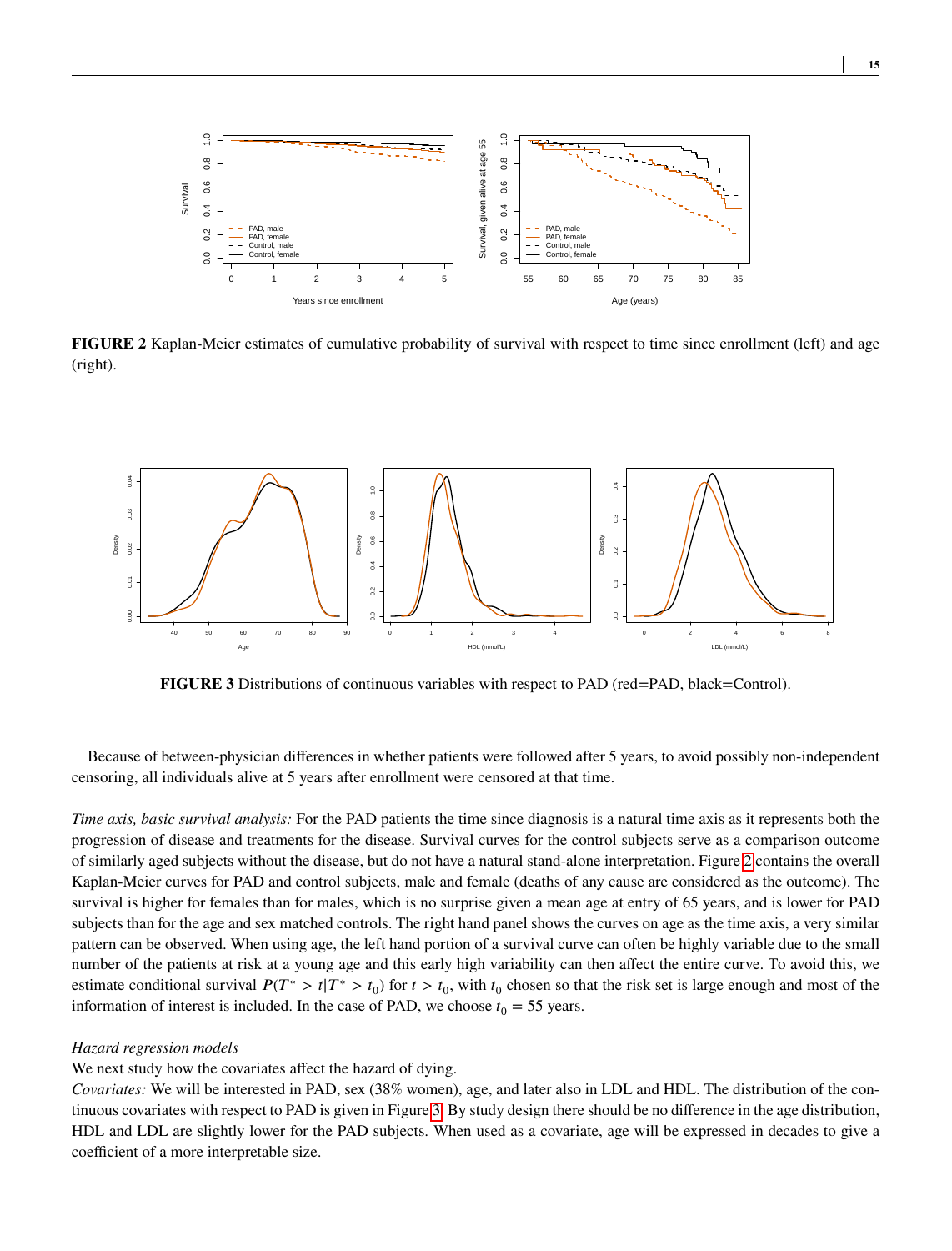<span id="page-15-0"></span>

|                                       | Overall   |              | <b>PAD</b> |                     | Control   |              | p        |  |
|---------------------------------------|-----------|--------------|------------|---------------------|-----------|--------------|----------|--|
|                                       | <b>HR</b> | 95% CI       | <b>HR</b>  | 95% CI              | <b>HR</b> | 95% CI       | PAD vs C |  |
| Time since enrollment axis, Cox model |           |              |            |                     |           |              |          |  |
| <b>PAD</b>                            | 2.40      | (1.71, 3.37) |            |                     |           |              |          |  |
| Sex (m vs. f)                         | 2.00      | (1.40, 2.86) | 2.01       | (1.31, 3.08)        | 1.97      | (1.02, 3.79) | 0.96     |  |
| Age ( $per10yrs$ )                    | 1.93      | (1.57, 2.37) | 1.91       | (1.49, 2.45)        | 1.98      | (1.36, 2.89) | 0.88     |  |
|                                       |           |              |            |                     |           |              |          |  |
|                                       |           |              |            | Age axis, Cox model |           |              |          |  |
| <b>PAD</b>                            | 2.40      | (1.70, 3.37) |            |                     |           |              |          |  |
| Sex (m vs. f)                         | 2.02      | (1.42, 2.90) | 2.01       | (1.31, 3.08)        | 2.01      | (1.04, 3.88) | 1.00     |  |
| $FU$ (per $1yr$ )                     | 1.18      | (1.05, 1.33) | 1.20       | (1.05, 1.38)        | 1.12      | (0.91, 1.39) | 0.61     |  |
|                                       |           |              |            |                     |           |              |          |  |
| Both time axes, Poisson model         |           |              |            |                     |           |              |          |  |
| <b>PAD</b>                            | 2.38      | (1.70, 3.35) |            |                     |           |              |          |  |
| Sex (m vs. f)                         | 2.01      | (1.41, 2.88) | 2.03       | (1.33, 3.11)        | 1.97      | (1.02, 3.81) | 0.95     |  |

**TABLE 1** Estimated hazard ratios (HR) and 95% confidence intervals (CI) in models with different time axes, fitted with Cox or Poisson model. The last column reports the p-value for interaction of each covariate with group (PAD or control).

In the analysis presented in Table [1,](#page-15-0) we focus on the effect of PAD and the effect of sex in each PAD subgroup. First, we fit a Cox model with time since enrollment as the time axis. Knowing that age is a strong predictor, we include it in the model (i.e., age/10 is used as a covariate). We learn that patients with PAD have a 2.4 times higher hazard than the controls, and that male sex and 10 additional years of age each increase the hazard by approximately 2 fold. The effect of both sex and age is very similar in both groups (patients and controls).

Alternatively we can use age as the time axis and add time since enrollment (FU time) as a possible predictor. Using age as the time axis the effect of male sex is a 2-fold hazard increase, just as before. The time-dependent variable years-since-enrollment compares the hazard of death for subjects with more study years to those recently enrolled, and shows an increase in death rates over time (HR=1.2 per year).

By choosing one time axis and adding the other into the model as a covariate, the interpretation of the HR for sex becomes equal (the HR for two patients of the same age and same time since enrollment) under the condition that the assumptions of the linearity (and PH) of the covariate are met. To avoid the problem of choosing the time axis and adding assumptions, the Poisson model that allows multiple time axes can be used instead. To this end, we assume the baseline hazard constant within yearly intervals of time since enrollment and five-year intervals of age. The results are given in the last two rows of Tablec [1.](#page-15-0) We can see that, in our case, all three approaches coincide well, so, the possible violations of the assumptions of the different options had no effect.

#### *Competing risks and time-dependent covariates*

The analysis so far considered all causes of death equally, but the cardiovascular deaths (CV) are of particular interest. In 5 years, 159 patients died, 68 of these due to cardiovascular reasons. Figure [4](#page-16-0) presents the Aalen-Johansen estimator of the absolute risk (also known as the cumulative incidence function). The estimated 5-year survival probability of PAD patients is 84.5 % and we can see that 6.9% of the PAD patients are estimated to have died due to CV reasons and 8.4 % due to other reasons. Both the probability of CV but also that of non-CV death are considerably greater than in the control group.

We wish to explore the effect of our basic covariates (sex, age and PAD) and cholesterol (LDL, HDL) on the hazard for cardiovascular death or major cardiovascular events. Hazard models for a particular endpoint can be fitted by censoring all 'other cause' deaths. The results for Cox models on the time-since-enrollment axis are given in Table [2.](#page-16-1)

• A: As before, we see that male sex and higher age increase the hazard, we also see that PAD is a strong risk factor, the hazard of PAD patients is almost 3 times higher than that of the controls. Neither LDL nor HDL values at baseline seem to have an important effect.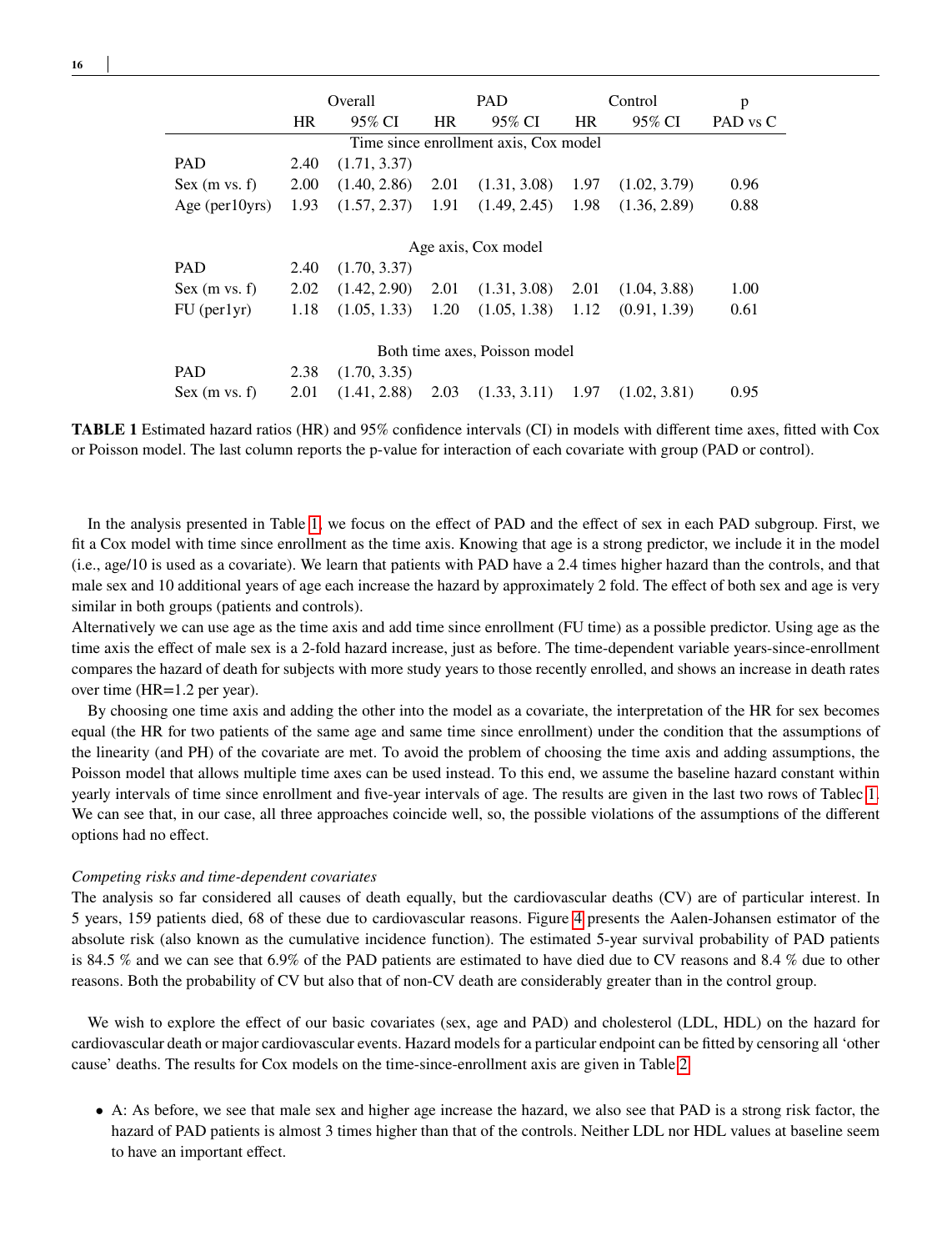<span id="page-16-0"></span>

<span id="page-16-1"></span>**FIGURE 4** The probability of dying due to cardivascular (solid line) or other reasons (dashed line) with respect to PAD (red=patients, black=controls)

|                | A          |                 |           | В               |                |                 |  |
|----------------|------------|-----------------|-----------|-----------------|----------------|-----------------|--|
|                | CV death   |                 | CV death  |                 | CV events      |                 |  |
|                | Time-fixed |                 |           | Time-dependent  | Time-dependent |                 |  |
|                | <b>HR</b>  | 95%CI           | <b>HR</b> | 95%CI           | <b>HR</b>      | 95%CI           |  |
| <b>PAD</b>     | 2.87       | $(1.65-5)$      | 2.40      | $(1.37-4.20)$   | 2.27           | $(1.57 - 3.28)$ |  |
| Sex (m vs. f)  | 1.67       | $(0.97 - 2.88)$ | 1.36      | $(0.79 - 2.35)$ | 1.90           | $(1.28 - 2.81)$ |  |
| Age (per10yrs) | 1.93       | $(1.40-2.66)$   | 2.01      | $(1.45 - 2.77)$ | 1.54           | $(1.25-1.90)$   |  |
| $HDL$ (mmol/l) | 0.74       | $(0.39-1.41)$   | 0.21      | $(0.10 - 0.48)$ | 0.48           | $(0.29 - 0.79)$ |  |
| $LDL$ (mmol/l) | 0.92       | $(0.72 - 1.18)$ | 0.76      | $(0.57-1.01)$   | 0.88           | $(0.73 - 1.07)$ |  |

**TABLE 2** Estimated hazard ratios (HR) and 95 % confidence intervals (CI) in Cox models. A: CV deaths, baseline HDL and LDL; B: CV deaths, time-dependent HDL and LDL; C: all CV events, time-dependent HDL and LDL.

- B: We now include all the information available the values of HDL and LDL were updated on a yearly basis (if missing, the last value was carried forward), i.e., we use them as time-dependent variables. We can now observe a much larger effect of HDL, patients whose HDL is lower by 1 mmol/l have a 4.7 ( $\approx$  1/0.21) times higher hazard. We can also observe a more pronounced effect of LDL. Its direction may seem counterintuitive, but may be due to the fact that patients at a higher risk have lower target values of LDL and hence the lower LDL may be a proxy for the higher risk patients.
- C: This model regards not only CV death but also stroke and infarction as events. The effects of the covariates do not change much, but all the standard errors have decreased as the number of events increased to 142.

To check whether the above interpretation makes sense, we further examine the goodness-of-fit of the models.

We focus on model C, which uses all the information available. Adding a spline to the model, i.e. replacing  $\beta$  HDL by s(HDL), we can see that the linearity of HDL may be problematic. The protective effect increases with the value of HDL but may level off for values above approx 1.5 mmol/l, see Figure [5](#page-17-0) (the huge confidence interval beyond 2 mmol/l is due to very few individuals with HDL above 2). Allowing HDL to be non-linear, the Schoenfeld's residuals test for proportional hazards indicates no further issues.

The calculation of the absolute risk is based on model A, as only the baseline information can be used for prediction. Unlike in the case of pure hazard modeling, the other causes of death cannot be simply censored - to estimate the probability of dying due to cancer, the hazard of dying due to other causes must be estimated as well, see Table [3.](#page-17-1) The absolute risks of two individuals, one aged 58 and the other 72 (25th and 75th percentile of age) and median values of lipids are plotted in Figure [6.](#page-17-2)

To conclude, we have seen that the PAD remains a strong risk factor despite following the latest treatment guidelines. This is true regardless of whether we focus on all major cardiovascular events or on CV death only. Old age and too low HDL are further associated with a higher event rate.

**17**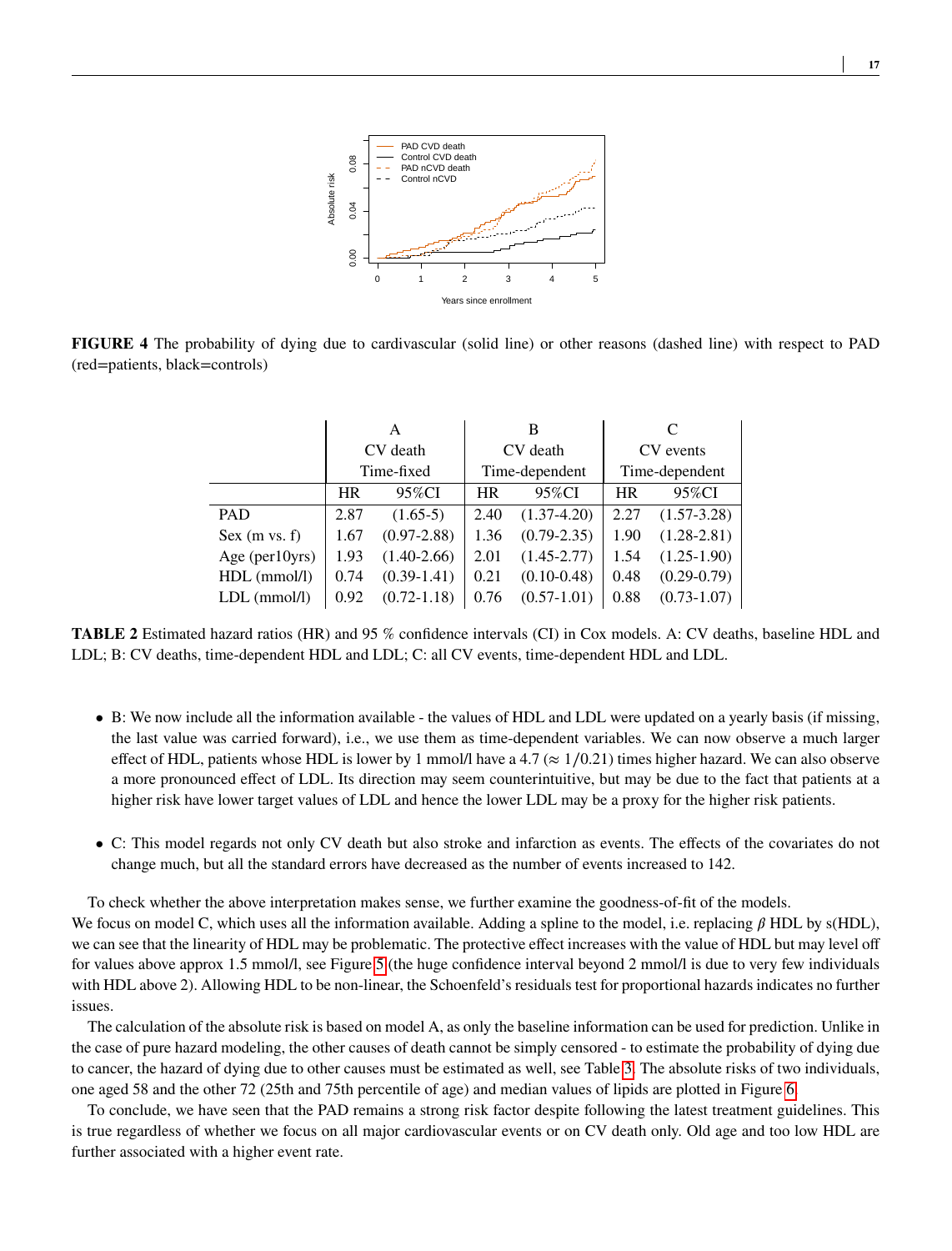<span id="page-17-0"></span>

<span id="page-17-1"></span>**FIGURE 5** The effect of HDL on the hazard of having a CV event modelled by using restricted cubic splines in a multiple Cox regression model (an extension of model C).

|                  | Time-fixed, other cause |                 |  |  |
|------------------|-------------------------|-----------------|--|--|
|                  | <b>HR</b>               | 95% CI          |  |  |
| <b>PAD</b>       | 2.04                    | $(1.31 - 3.19)$ |  |  |
| Sex $(m vs. f)$  | 2.12                    | $(1.29 - 3.50)$ |  |  |
| Age (per 10 yrs) | 1.93                    | $(1.45 - 2.56)$ |  |  |
| HDL.             | 0.82                    | $(0.43 - 1.55)$ |  |  |
| LDL              | 1.02                    | $(0.83 - 1.26)$ |  |  |

<span id="page-17-2"></span>**TABLE 3** Estimated hazard ratios (HR) and 95% confidence intervals (CI) for other cause mortality. Baseline HDL and LDL.



**FIGURE 6** The absolute risk of dying of CV (solid line) and other causes (dashed line) by PAD status (patients=red, controls=black) and age (left graph 58, right graph 72). The values of baseline HDL and LDL are 1.3 and 3, respectively.

### **6.2 Non-alcoholic fatty liver disease**

Non-alcoholic fatty liver disease (NAFLD) is defined by three criteria: presence of greater than 5% fat in the liver (steatosis), absence of other indications for the steatosis (such as excessive alcohol consumption or certain medications), and absence of other liver disease [58](#page-26-15). NAFLD is currently believed to be responsible for almost 1/3 of liver transplants and its impact is growing. It is expected to be a major driver of hepatology practice in the coming decades [59](#page-26-16). The study included all patients with a NAFLD diagnosis in Olmsted County, Minnesota between 1997 and 2014 along with up to four age and sex matched controls for each case [60](#page-26-17). (Note that some changes to the public data have been made to protect patient confidentiality; analysis results here will not exactly match the original paper).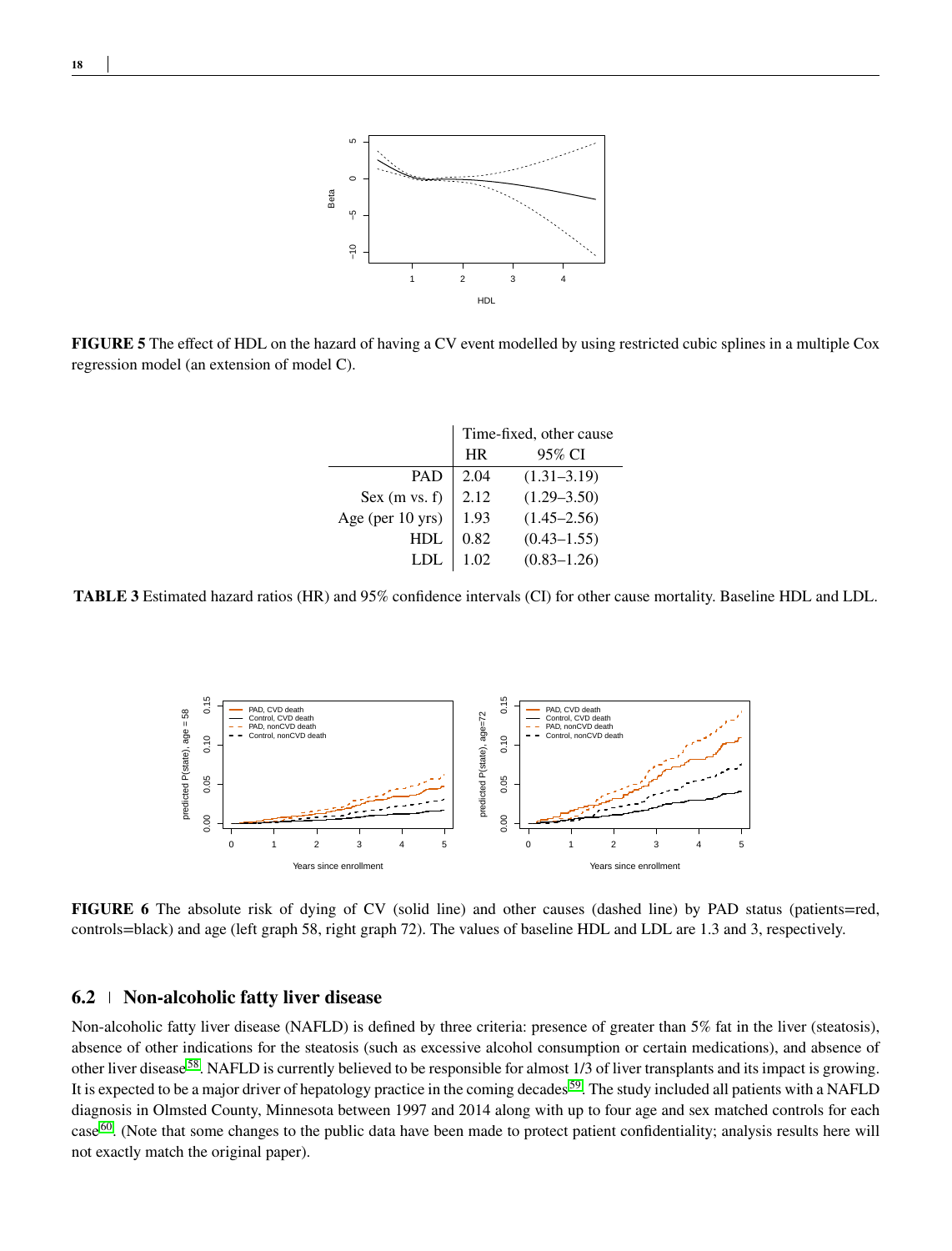The goal of the study is to investigate whether NAFLD subjects are at increased mortality risk compared to the general population, and if so the amount of increase. Only a minority of subjects are tested for NAFLD since this requires an abdomnial scan, and we can, therefore, only address the progression of *detected* NAFLD.

*Entry time, inclusion criteria:* In the PAD study, the data were collected prospectively and hence the inclusion criteria were naturally evaluated at the time of inclusion. On the contrary, the NAFLD data were collected retrospectively using existing databases and are hence more prone to mistakes regarding the time when the inclusion criteria are known.

Subjects enter the study at the age of NAFLD diagnosis or selection as a control, whichever comes first. Because NAFLD is often a disease of exclusion, a NAFLD diagnosis followed shortly by the diagnosis of another liver disease is considered a false positive. The data set is restricted to 'confirmed NAFLD', i.e., if someone were diagnosed on 2001-06-20, the index date for confirmed NAFLD would be 2002-06-20, assuming that another liver diagnosis, death, or incomplete follow-up did not intervene. The follow-up of the matched control subjects also commences on the 'confirmed NAFLD' date. This is important. If the matched subjects' follow-up were started on 2001-06-20 then the control has the opportunity to die during that first year while the case does not, leading to immortal time bias.

When selecting the controls for any given NAFLD case at age *a*, it is very important only to use information that was available at age *a* for the controls. We cannot exclude subjects who have too short a follow-up (die or censored before age  $a + 2$ say), will later have diabetes, or, most particularly, those who will later become NAFLD patients. Each of these is a variant of immortal time bias. In this data set, 331 of the subjects selected as controls were diagnosed with NAFLD at a later age. Care must be taken at the time of analysis to correctly deal with these patients. The preliminary checks and figures will treat each subject's value at study entry as fixed, the hazard models will treat it as a time-dependent covariate.

*Endpoints and censoring:* The primary focus of this analysis is death, which means the endpoint is not problematic. All the subjects in the study are administratively censored at the end of 2017, when the data set was created. A small number has been censored due to migration, about 1% per year over the age of  $50^{61}$  $50^{61}$  $50^{61}$ .

Because the publicly available NAFLD data set does not contain dates, a plot of the censoring distribution is not particularly informative: we do not know what the result *should* look like.

Since the follow-up is as long as 20 years for some subjects, care must be taken with the independent censoring assumption - the later included subjects have a systematically lower death rate, e.g. due to improved general population medical care, and are, due to the later inclusion date, followed-up for a shorter time period.

*Time axis, basic survival analysis:* The NAFLD is a not an acute condition, it may well exist for many years before detection. Furthermore, the age range in the study is very wide, death as the primary endpoint is highly related to age and cases and controls match with each other on age (with 'time since NAFLD' not well defined for the controls). All these reasons make age the natural time axis for the NAFLD study. This approach mimics an idealized (but impractical) study which included the entire population from birth forward, with time dependent NAFLD as the covariate.

As a first description of data, we plot the estimated survival curves for the patients by sex and NAFLD group, see Figure [7.](#page-19-1) For the latter we use the subject's NAFLD status at enrollment as a time-fixed variable. This approach is similar in spirit to using intent-to-treat in a clinical trial, in that it gives a reliable estimate but one that may underestimate the true clinical effect of a covariate. As with the PAD study we estimate conditional survival.

An alternative summary is to report the cumulative hazard (using the Nelson-Aalen estimator) by sex and time-dependent NAFLD status, see Figure [8.](#page-19-0) If the hazard is constant on the interval, the increase of the cumulative hazard on each interval is close to the death rates (proportion of deaths per person-year) given in Table [4.](#page-19-2) The hazard ratio (difference on log scale) between male patients and controls is nearly constant in time, which suggests a proportional hazards model may fit well. On the other hand, in women the NAFLD/control hazard ratio is highest at the youngest ages and decreases with age.

#### *Hazard models:*

In the hazard models we can incorporate NAFLD as a time dependent covariate. Subjects who were NAFLD at enrollment have a value of 1, controls start with a value of 0 at enrollment, some of whom turn to 1 when they are diagnosed with NAFLD at a later age. Also, the overall model is not adversely affected by the small sample issue at younger ages, so there is no need to use a restricted age range. Because NAFLD is strongly associated with obesity, we also fit models that adjust for other conditions associated with obesity: diabetes, hypertension and dyslipidemia. Fits were done overall and for males and females separately.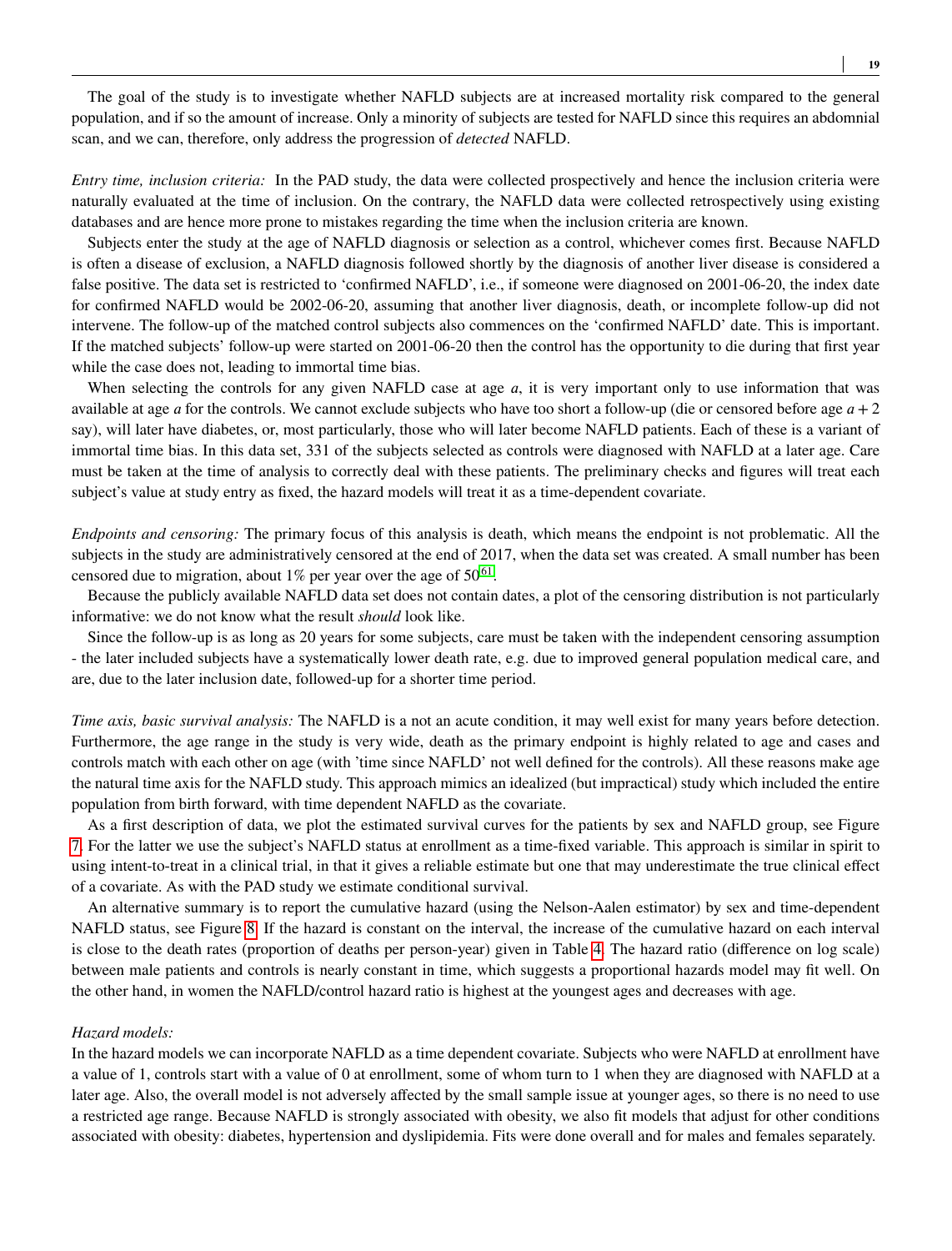

<span id="page-19-2"></span>**FIGURE 7** Survival curves from age 50 forward, comparing NAFLD to non-NAFLD at study entry, stratified by male/female.

|           | Female control | <b>Female NAFLD</b> | Male control | Male NAFLD |
|-----------|----------------|---------------------|--------------|------------|
| $40 - 50$ | 1.3            | 2.4                 | 2.2          | 2.5        |
| 50-60     | 2.5            | 5.9                 | 5.2          | 8.3        |
| 60-70     | 5.4            | 14.8                | 11.6         | 22.8       |
| 70-80     | 18.0           | 28.1                | 23.4         | 37.2       |
| 80-90     | 68.1           | 76.3                | 79.6         | 108.4      |

<span id="page-19-0"></span>**TABLE 4** Death rates per 1000 person years, split by age group, sex, and time-dependent NAFLD status.



**FIGURE 8** Nelson-Aalen estimates for the cumulative hazard from age 50, stratified by gender (left: females, right: males) and NAFLD (NB: log-scale on the vertical axis).

Table [5](#page-20-0) contains the estimated hazard ratios from Cox models that include all subjects, only males or only females, and for models that include only NAFLD as a (time-dependent) covariate as well as adjusting for confounders. The estimated effect of NAFLD is attenuated when adjusting for the three covariates. The higher prevalence of diabetes and other conditions explains a portion of the NAFLD effect. The overall NAFLD effect does not differ markedly for males and females.

#### *Model checks:*

Since all of the covariates in the models are binary, there is no need to explore functional form. An overall test for proportional hazards based on Schoenfeld's residuals has results that mimic what was seen in the hazard plot of Figure [8:](#page-19-0) males fit the proportional hazards model well (p=.4) while females have significant non-proportionality (*𝑝 <* 0*.*001). It is interesting that the overall 'average' effects, over age, are nearly the same for male and females, however. Checks of the multiple Cox model show that non-proportionality is more severe with respect to diabetes (for both males and females) and for hypertension for women,

<span id="page-19-1"></span>**20**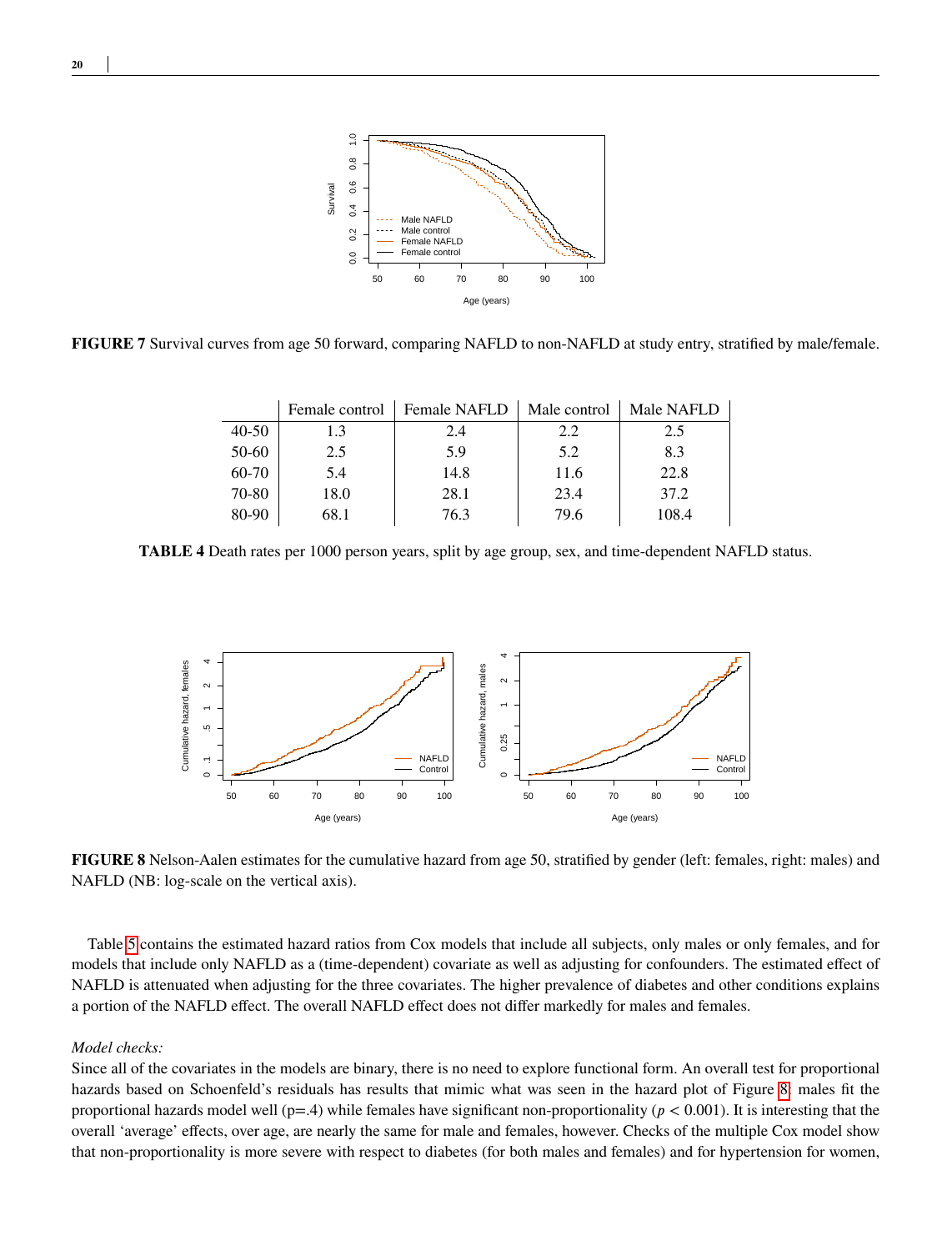<span id="page-20-0"></span>

|                 |             | Overall         |           | Females         | Males     |                 |  |
|-----------------|-------------|-----------------|-----------|-----------------|-----------|-----------------|--|
|                 | 95%CI<br>HR |                 | <b>HR</b> | 95%CI           | <b>HR</b> | 95%CI           |  |
| NAFLD only      | 1.62        | $(1.44 - 1.82)$ | 1.65      | $(1.39-1.95)$   | 1.60      | $(1.35 - 1.88)$ |  |
| <b>NAFLD</b>    | 1.43        | $(1.26 - 1.62)$ | 1.39      | $(1.17-1.67)$   | 1.45      | $(1.22 - 1.73)$ |  |
| <b>Diabetes</b> | 1.77        | $(1.57 - 2.01)$ | 1.94      | $(1.62 - 2.32)$ | 1.64      | $(1.38 - 1.94)$ |  |
| Hypertension    | 1.24        | $(1.08 - 1.42)$ | 1.33      | $(1.10-1.63)$   | 1.16      | $(0.96 - 1.41)$ |  |
| Dyslipidemia    | 0.68        | $(0.60 - 0.78)$ | 0.65      | $(0.54 - 0.79)$ | 0.72      | $(0.60 - 0.88)$ |  |

<span id="page-20-1"></span>**TABLE 5** Estimated hazard ratios (HR) and 95 % confidence intervals (CI) from Cox models that have only NAFLD as a covariate, and models with NAFLD and covariates. The overall model is fit to all subjects with sex as a stratification variable.



**FIGURE 9** The changing effect of diabetes (diab) and hypertension (htn) in the multiple regression models. Top row: females, bottom row: males

see Figure [9.](#page-20-1) The relative effect of comorbidities on death rates is higher at younger ages, but may get high again with very old age.

In conclusion, NAFLD is associated with an increased mortality compared to disease-free, age and sex matched controls. Part of this increase may be explained by the different diabetes, hypertension and dyslipidemia distributions in the two groups.

# **6.3 Advanced ovarian cancer**

As the last example, we consider the advanced ovarian cancer data set. It contains follow-up on 358 subjects who were enrolled in two trials of chemotherapy for advanced ovarian cancer, conducted around 1980 by a multi-institution research network in the Netherlands. The eligibility criteria for enrollment included pathologic confirmation of advanced disease, age less than 70 years, lack of serious cardiac or renal disease, and favorable haematological status. Patients could not have a second tumor, brain metastases, or prior radiation or chemotherapy. The treatment is not of our main interest here, hence we treat this data set primarily as an observational study. The data were extensively analyzed in Chapter 6 of  $62$ , and further references can be found there as well. Patient follow-up in the data set continued for 6 years. The goal of the analysis was to predict the survival probability of patients using covariates that were recorded at baseline.

Focusing on a fatal condition such as advanced cancer in a data set that comes from a clinical trial with excellent follow-up, the basic aspects of these data are particularly simple: the sole event of interest is death of any cause, the inclusion criteria are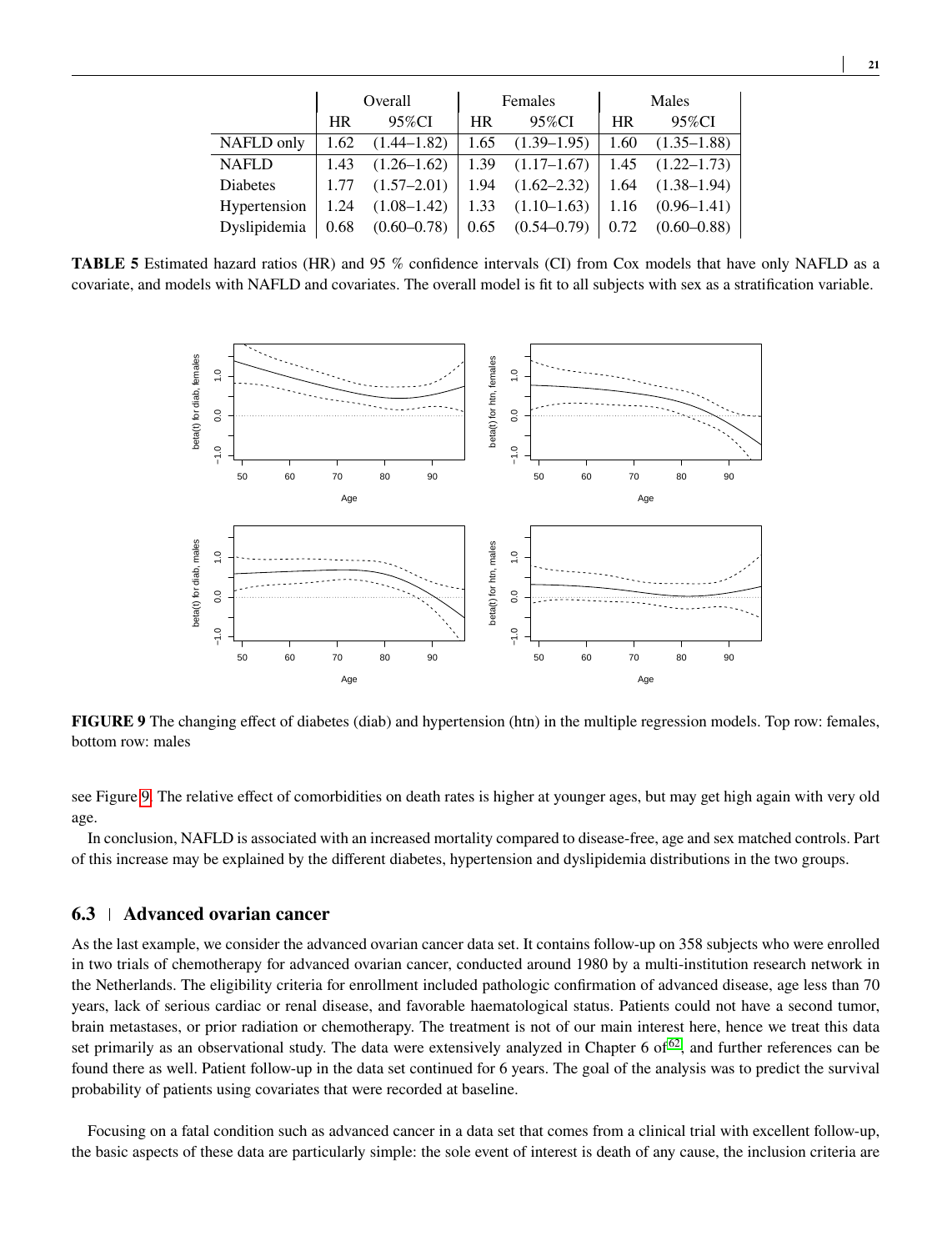<span id="page-21-0"></span>

<span id="page-21-1"></span>**FIGURE 10** Censoring fraction and survival curve (with 95% confidence interval) for the ovarian cancer study.

|                               | HR | 95% CI               |
|-------------------------------|----|----------------------|
| Diameter<1cm                  |    | $1.38$ $(0.73-2.57)$ |
| Diameter 1-2cm                |    | $2.24$ $(1.19-4.21)$ |
| Diameter 2-5cm                |    | $2.38$ $(1.29-4.39)$ |
| Diameter>5cm                  |    | $2.53$ $(1.40-4.57)$ |
| FIGO (stage IV vs. III)       |    | $1.73$ $(1.33-2.25)$ |
| Karnofsky index (per 1 point) |    | $0.84$ $(0.75-0.93)$ |

**TABLE 6** Estimated hazard ratios (HR) and 95 % confidence intervals (CI) in the Cox model for the ovarian cancer data. The reference group for the covariate Diameter is 'micro'.

clear and the most natural time axis is time from diagnosis as this is the time frame of most direct interest to both the patient and the care provider. The left panel of figure [10](#page-21-0) shows the censoring pattern for the study, which follows the expected 'hockey stick' shape for a formal trial with 3 years of enrollment, 4 years of follow-up after enrollment of the final subject, and no subjects lost to follow-up. The graph shows no censoring before 4 years followed by an upward line corresponding to uniform accrual each year. The Kaplan-Meier curves give the overall pattern of survival for this cohort, see the right hand graph of Figure [10.](#page-21-0)

*Regression:* In our analysis, we focus on three covariates:

- FIGO: This is a staging system for ovarian cancer. Advanced ovarian cancer comprises the stages III  $(n = 262)$ , used as reference group) and IV ( $n = 96$ ). Stage IV patients are known to have a very poor prognosis.
- The diameter of the residual tumor after surgery, categorized as micro, *<* 1 cm, 1–2 cm, 2–5 cm, and *>* 5 cm, with the last category being the most frequent one  $(n = 145)$ . We will use the 'micro' category  $(n = 29)$  as the reference group.
- Karnofsky index. A measure of the patient's functional status at the time of diagnosis. The maximum score 10 is an indication of no physical limitations. We will regard the covariate as quantitative in the model.

The coefficients in the fitted PH model are given in Table [6.](#page-21-1)

#### *Checking the assumptions of the model:*

To check the proportional hazards assumptions, we consider both the method using cumulative Schoenfeld residuals of <sup>[31](#page-25-9)</sup> and the smoothed Schoenfeld residuals method proposed by  $30$ . Both methods agree that the PH assumption seems to be problematic for the Karnofsky score (Figure [11\)](#page-22-1). The test based on cumulative Schoenfeld residuals returns a *p*-value of 0.009. The left hand graph of Figure [11](#page-22-1) (smoothed residuals) shows a rapid early drop in importance of the Karnofsky score, implying that baseline Karnofsky score, measured at diagnosis, is not predictive of mortality beyond the first year of follow-up, something that could be expected for advanced cancer.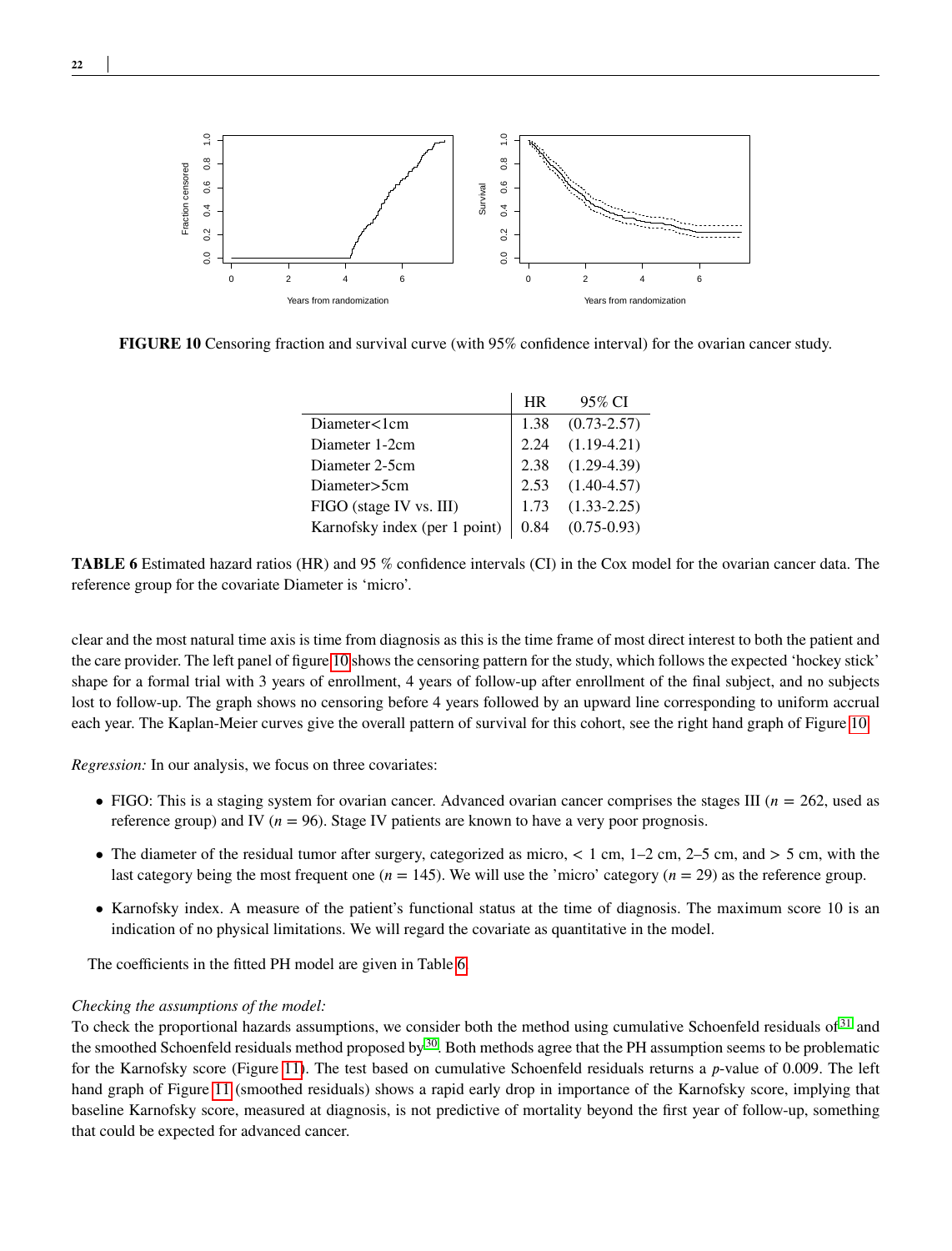<span id="page-22-1"></span>

<span id="page-22-2"></span>**FIGURE 11** Proportional hazards plots for Karnofsky score (left: smoothed Schoenfeld residuals, right: cumulative Lin et al )

|                         | From time 0 |               | From 1 year |               | From 2 years |               |
|-------------------------|-------------|---------------|-------------|---------------|--------------|---------------|
|                         | <b>HR</b>   | 95% CI        | <b>HR</b>   | 95% CI        | <b>HR</b>    | 95% CI        |
| Diameter $\lt 1$ cm     | 1.31        | $(0.5-3.3)$   | 1.63        | $(0.7-4.1)$   | 2.73         | $(0.8-9.4)$   |
| Diameter 1-2cm          | 2.92        | $(1.2 - 7.1)$ | 2.89        | $(1.2 - 7.2)$ | 2.17         | $(0.5 - 8.7)$ |
| Diameter 2-5cm          | 3.04        | $(1.3-7.2)$   | 2.75        | $(1.1-6.7)$   | 3.55         | $(1.0-12.7)$  |
| Diameter>5cm            | 2.69        | $(1.2-6.3)$   | 3.21        | $(1.4-7.6)$   | 5.54         | $(1.7-18.4)$  |
| FIGO (stage IV vs. III) | 1.76        | $(1.3-2.4)$   | 1.70        | $(1.2 - 2.5)$ | 1.64         | $(0.9-2.9)$   |
| Karnofsky index         | 0.77        | $(0.7-0.9)$   | 0.89        | $(0.8-1.0)$   | 1.07         | $(0.8-1.4)$   |

**TABLE 7** Estimated hazard ratios (HR) and 95 % confidence intervals (CI) in landmark models (with 2-year windows) for the Ovarian cancer data.

#### *Dealing with the lack of PH:*

One approach to deal with the violation of proportional hazards assumption is to fit a set of landmark models. In this case we consider 2-year windows and set the landmark points at 0, 1 and 2 years. By fitting a separate model at each landmark point, we allow the coefficient to change in time but also to use the most recent covariate values for the prediction (in this case there are no time-dependent covariates, so all fits use the same values). As can be seen from Table [7,](#page-22-2) the effect of the residual tumor diameter increases with size at all the landmark points, though quite some variability can be observed there (the subgroups are rather small and hence the standard errors quite large). The coefficient for the stage at baseline (FIGO) remains rather constant in time, whereas the effect of Karnofsky index quickly approaches zero (hazard ratio approaches 1), for predictions from 1 or 2 years onward, the baseline value of Karnofsky score carries no important information.

*Prediction:* The hazard ratios describe the relative effect of each covariate, but do not tell anything about the absolute risk of the patients. To this end, Figure [12](#page-23-0) shows risk estimates for a set of covariate values. The probability of dying in the first 2 years is comparable in size to the conditional probability of dying in the next 2 years at each of chosen time points. As seen in Table [7,](#page-22-2) the Karnofsky index at baseline is crucial for the prognosis in the first 2 years, but less relevant for patients who survive the initial period. Obviously, observation of an updated Karnofsky index could change this conclusion.

In conclusion, the fitted Cox regression model enabled estimation of the absolute risk of dying within two years, even in the presence of a covariate for which the PH assumption was not satisfied. For that purpose, the technique of landmarking proved very useful.

# <span id="page-22-0"></span>**7 SUMMARY AND DISCUSSION**

In general multi-state models, the *intensity* is the basic parameter [7](#page-24-6) and we have argued that, in the analysis of time-to-event data from observational studies, the intensity is, therefore, an obvious parameter to target. Focus has been on a single occurrence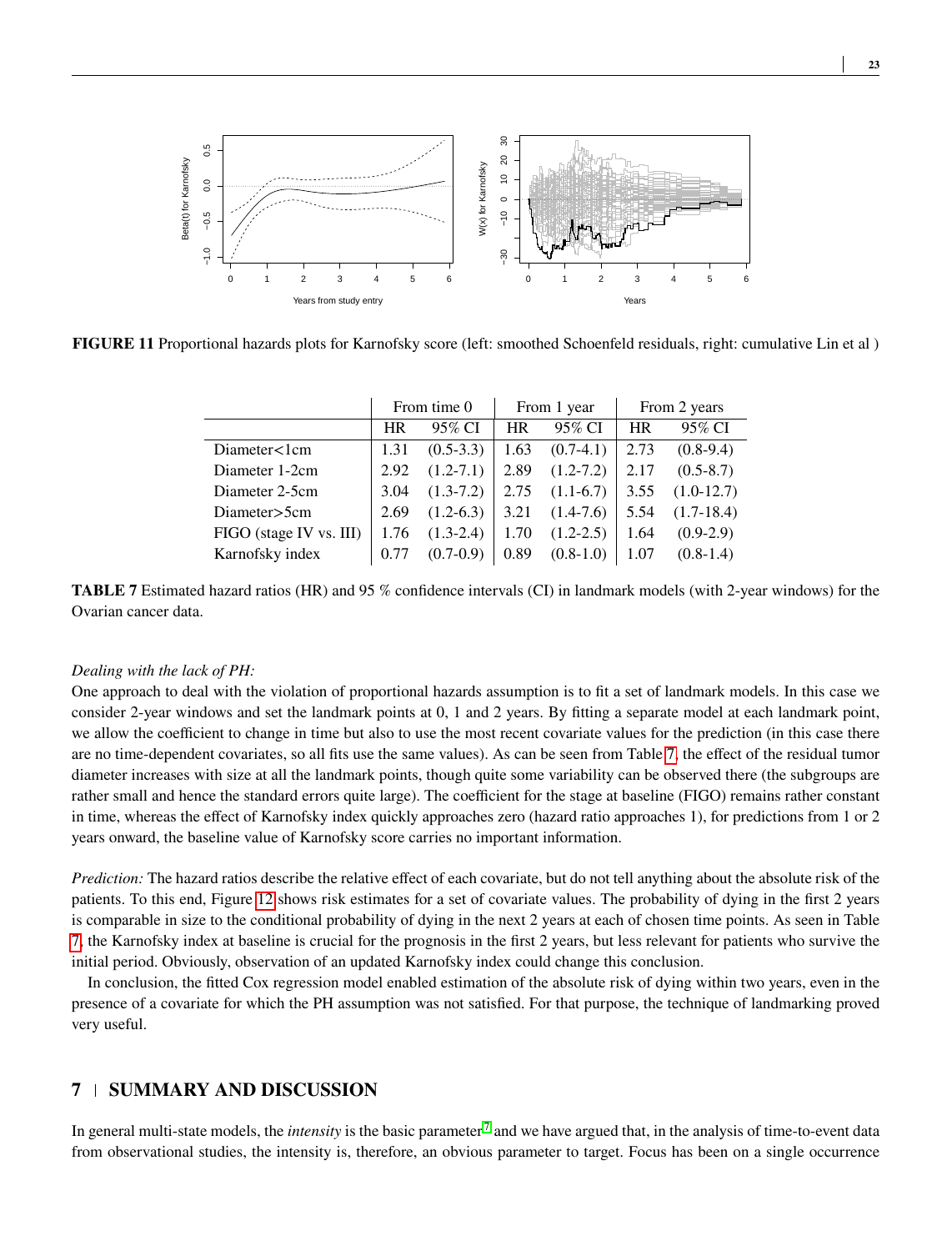

<span id="page-23-0"></span>**24**



**FIGURE 12** The conditional probability of dying for patients with diameter *<* 1 cm with respect to stage and two chosen levels of Karnofsky index. Two-year conditional probabilities for patients still at risk at the beginning of each time window are estimated.

of a single type of event, such as (cause-specific) death, onset/diagnosis of a disease, or first hospital re-admission. Recurrent themes have been that hazard models known from survival analysis are applicable in such situations and that studies of this kind have a number of common features. These include, e.g., specification of the time axis for analysis, how to deal with incomplete observation in the form of right-censoring and delayed entry, and how to use and interpret models including time-dependent covariates. Also, the concept of immortal time bias is relevant in all such studies.

We have provided some checklists that we find useful to consider, however, it is important to emphasize that these checklists cannot be taken as 'cook books' on how to conduct time to event analysis in observational studies. Rather, they are meant as guidelines and we have also emphasized that the most important item to consider when planning such an analysis is to clearly specify the research question and think about to what extent the available data allow an answer to that question. We have also identified research questions for which an intensity model only provides one step towards an answer and where further analyses are needed. These include risk prediction for non-fatal events and causal inference.

Finally, we have presented some worked examples using the methods summarized in earlier sections and going through the checklists provided. Our examples illustrate also the need to interpret the results with some caution, taking into account both the limitations of the data at hand and the underlying assumptions, which should be carefully checked, possibly triggering some additional analysis. Further details concerning these examples are collected as Supplementary Material that also includes information on how the analysis results were obtained using R.

Even though the paper is not short, it fails to discuss a number of aspects that are also of importance. These include most mathematical details about properties of the methods, as well as more comprehensive analyses of data with competing risks, recurrent events, and more general multi-state models<sup>[8](#page-24-7)[,63](#page-26-20)</sup>. We have focussed on the Cox regression model throughout (and to a lesser extent the piecewise exponential/'Poisson' model) and discussion of AFT models, additive hazards models as well as random effects ('frailty') models, e.g. joint models for the event intensity and an internal time-dependent covariate, is not included<sup>[64](#page-26-21)[,50](#page-26-7)</sup>. The same holds for models for relative survival <sup>[65](#page-27-0)</sup> and how to deal with interval-censoring <sup>[15](#page-24-14)</sup>. Some of these may be topics for forthcoming papers from the STRATOS TG8 topic group.

# **Acknowledgements**

MA is a James McGill Professor at McGill University. His research is supported by the Natural Sciences and Engineering Research Council of Canada (NSERC) grant 228203 and the Canadian Institutes of Health Research (CIHR) grant PJT-148946. The research of MPP is supported by Slovenian Research Agency (grant P3-0154 , 'Methodology for data analysis in medical sciences').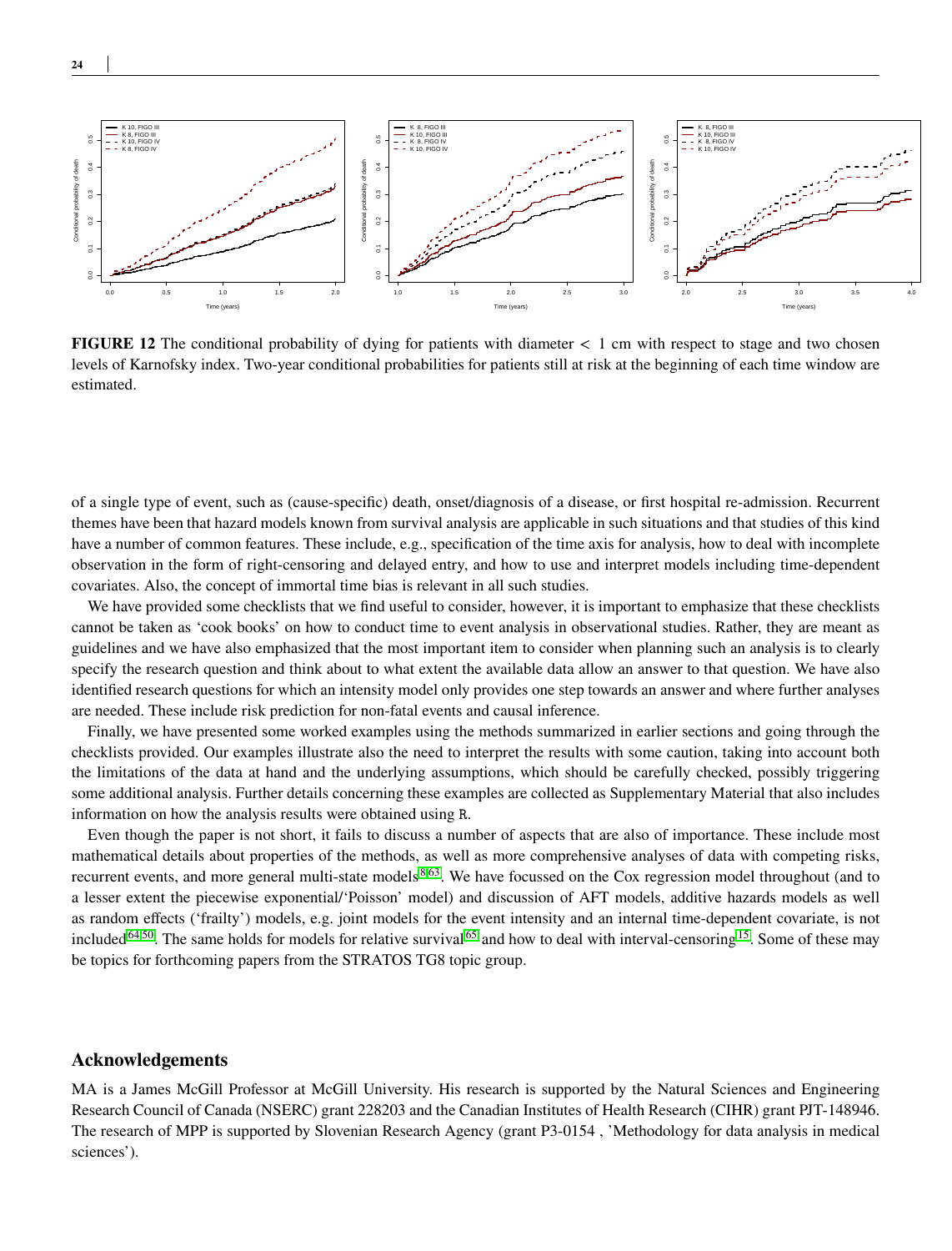## **References**

- <span id="page-24-0"></span>1. Altman DG, De Stavola BL, Love SB, Stepniewska KA. Review of survival analyses published in cancer journals. *British Journal of Cancer* 1995; 72(2): 511–18.
- <span id="page-24-1"></span>2. Sauerbrei W, Abrahamowicz M, Altman DG, Cessie lS, Carpenter J, STRATOS initiative o. b. o. t. STRengthening Analytical Thinking for Observational Studies: the STRATOS initiative. *Statistics in Medicine* 2014; 33(30): 5413-5432. [doi:](http://dx.doi.org/10.1002/sim.6265) [10.1002/sim.6265](http://dx.doi.org/10.1002/sim.6265)
- <span id="page-24-2"></span>3. Kessing LV, Søndergaard L, Forman JL, Andersen PK. Lithium treatment and risk of dementia. *Arch. Gen. Psych.* 2008; 65: 1331–35.
- <span id="page-24-3"></span>4. Suissa S. Immortal time bias in pharmacoepidemiology. *American Journal of Epidemiology* 2007; 167(4): 492–499.
- <span id="page-24-4"></span>5. Anderson JR, Cain KC, Gelber RD. Analysis of survival by tumor response. *Journal of Clinical Oncology* 1983; 1(11): 710–719.
- <span id="page-24-5"></span>6. Andersen PK, Geskus RB, Witte dT, Putter H. Competing risks in epidemiology: possibilities and pitfalls. *International Journal of Epidemiology* 2012; 41(3): 861–870.
- <span id="page-24-6"></span>7. Andersen PK, Borgan Ø, Gill RD, Keiding N. *Statistical Models Based on Counting Processes*. New York, NY: Springer . 1993.
- <span id="page-24-7"></span>8. Cook RJ, Lawless JF. *The Statistical Analysis of Recurrent Events*. New York, NY: Springer . 2007.
- <span id="page-24-8"></span>9. Cox DR. Regression Models and Life-Tables. *Journal of the Royal Statistical Society: Series B (Methodological)* 1972; 34(2): 187–220.
- <span id="page-24-9"></span>10. Breslow NE. Covariance analysis of censored survival data. *Biometrics* 1974; 30: 89-99.
- <span id="page-24-10"></span>11. Kalbfleisch JD, Prentice RL. *The Statistical Analysis of Failure Time Data*. Hoboken, NJ: John Wiley and Sons, Inc. . 2002.
- <span id="page-24-11"></span>12. Cox DR. Partial likelihood. *Biometrika* 1975; 62: 269-276.
- <span id="page-24-12"></span>13. Andersen PK, Gill RD. Cox's regression model for counting processes: a large sample study. *Annals of Statistics* 1982; 10(4): 1100–1120.
- <span id="page-24-13"></span>14. Clayton DG, Hills M. *Statistical Models in Epidemiology*. Oxford University Press . 1993.
- <span id="page-24-14"></span>15. Joly P, Commenges D, Letenneur L. A penalized likelihood approach for arbitrarily censored and truncated data: application to age-specific incidence of dementia.. *Biometrics* 1998; 54: 185–194.
- <span id="page-24-15"></span>16. Royston P, Lambert PC. *Flexible Parametric Survival Analysis Using Stata: Beyond the Cox Model*. College Station, Texas: Stata press . 2011.
- <span id="page-24-16"></span>17. Aalen OO. A linear regression model for the analysis of life times. *Statistics in Medicine* 1989; 8(8): 907-925. [doi:](http://dx.doi.org/10.1002/sim.4780080803) [10.1002/sim.4780080803](http://dx.doi.org/10.1002/sim.4780080803)
- <span id="page-24-17"></span>18. Martinussen T, Scheike TH. *Dynamic Regression Models for Survival Data*. New York, NY: Springer . 2007.
- <span id="page-24-18"></span>19. Aalen O, Borgan Ø, Gjessing H. *Survival and Event History Analysis: A Process Point of View*. New York, NY: Springer . 2008.
- <span id="page-24-19"></span>20. Wei LJ. The accelerated failure time model: a useful alternative to the Cox regression model in survival analysis. *Statistics in Medicine* 1992; 11: 1871–1879.
- <span id="page-24-20"></span>21. Keiding N, Andersen PK, Klein JP. The Role of Frailty Models and Accelerated Failure Time Models in Describing Heterogeneity due to Omitted Covariates. *Statistics in Medicine* 1997; 16(2): 215-224. [doi: 10.1002/\(SICI\)1097-](http://dx.doi.org/ 10.1002/(SICI)1097-0258(19970130)16:2<215::AID-SIM481>3.0.CO;2-J) [0258\(19970130\)16:2<215::AID-SIM481>3.0.CO;2-J](http://dx.doi.org/ 10.1002/(SICI)1097-0258(19970130)16:2<215::AID-SIM481>3.0.CO;2-J)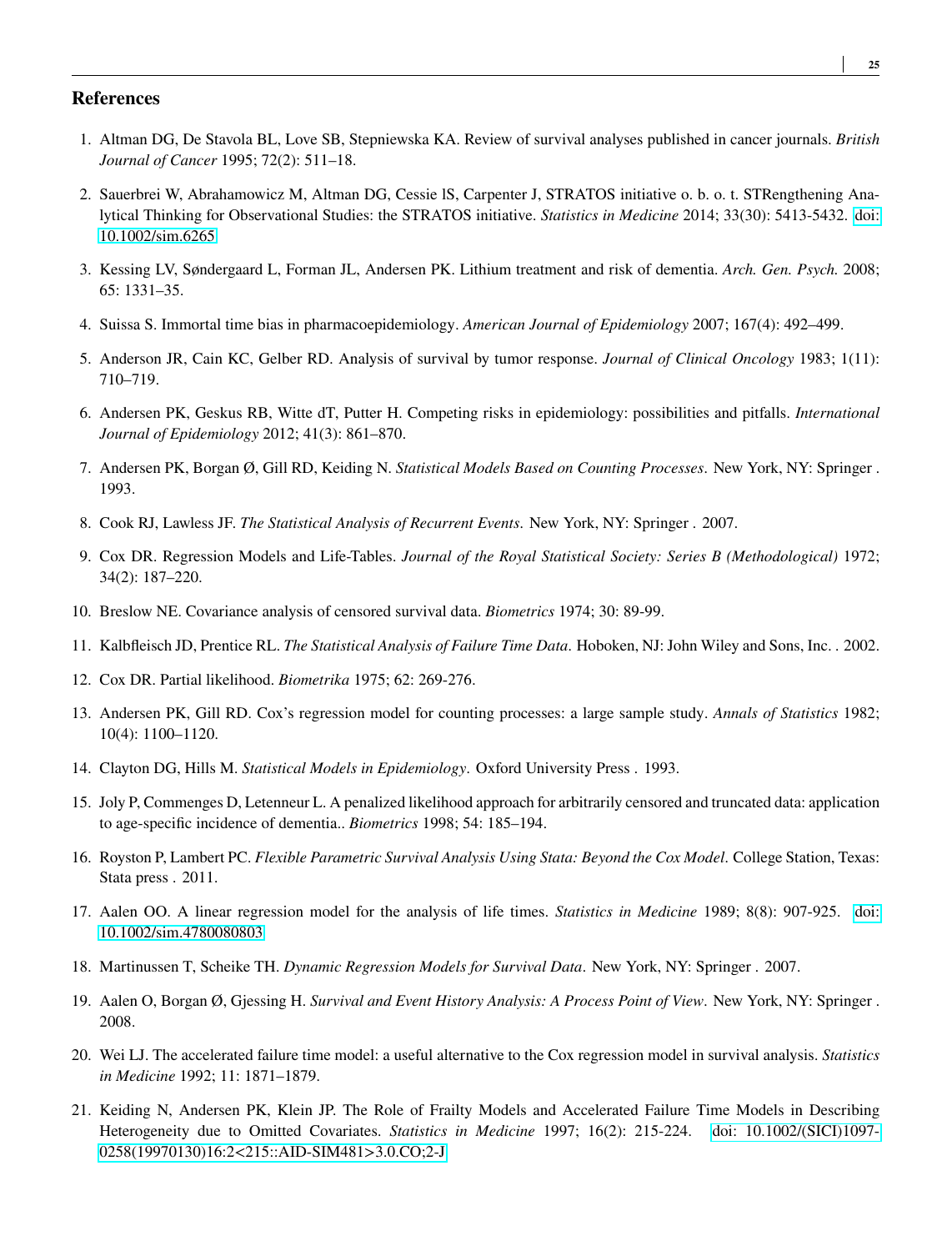- **26**
- <span id="page-25-0"></span>22. Bycott P, Taylor JMG. A comparison of smoothing techniques for CD4 data measured with error in a time-dependent Cox proportional hazards model. *Statistics in Medicine* 1998; 17(18): 2061–2077.
- <span id="page-25-1"></span>23. Andersen PK, Listøl K. Attenuation caused by infrequently updated covariates in survival analysis. *Biostatistics* 2003; 4(4): 633–649.
- <span id="page-25-2"></span>24. de Bruijne MH, le Cessie S, Kluin-Nelemans HC, van Houwelingen HC. On the use of Cox regression in the presence of an irregularly observed time-dependent covariate. *Statistics in Medicine* 2001; 20(24): 3817–3829.
- <span id="page-25-3"></span>25. Wulfsohn MS, Tsiatis AA. A joint model for survival and longitudinal data measured with error. *Biometrics* 1997; 53: 330–339.
- <span id="page-25-4"></span>26. Tsiatis AA, Davidian M. Joint modeling of longitudinal and time-to-event data: an overview. *Statistica Sinica* 2004; 4(3): 809–834.
- <span id="page-25-5"></span>27. Horwitz RI, Feinstein AR. The problem of âĂIJprotopathic biasâĂİ in case-control studies. *The American Journal of Medicine* 1980; 68(2): 255–258.
- <span id="page-25-6"></span>28. Gasparrini A. Modeling exposure–lag–response associations with distributed lag non-linear models. *Statistics in Medicine* 2014; 33(5): 881–899.
- <span id="page-25-7"></span>29. Sylvestre MP, Abrahamowicz M. Flexible modeling of the cumulative effects of time-dependent exposures on the hazard. *Statistics in Medicine* 2009; 28(27): 3437-3453.
- <span id="page-25-8"></span>30. Therneau TM, Grambsch PM. *Modeling Survival Data: Extending the Cox model*. New York, NY: Springer . 2000.
- <span id="page-25-9"></span>31. Lin DY, Wei LJ, Ying Z. Checking the Cox model with cumulative sums of martingale-based residuals. *Biometrika* 1993; 80(3): 557-572. [doi: 10.1093/biomet/80.3.557](http://dx.doi.org/10.1093/biomet/80.3.557)
- <span id="page-25-10"></span>32. Abrahamowicz M, MacKenzie TA. Joint estimation of time-dependent and non-linear effects of continuous covariates on survival. *Statistics in Medicine* 2007; 26: 392–408.
- <span id="page-25-11"></span>33. Wynant W, Abrahamowicz M. Impact of the model-building strategy on inference about nonlinear and time-dependent covariate effects in survival analysis. *Statistics in Medicine* 2014; 33(19): 3318-3337. [doi: 10.1002/sim.6178](http://dx.doi.org/10.1002/sim.6178)
- <span id="page-25-12"></span>34. Schmoor C, Schumacher M. Effects of covariate omission and categorization when analysing randomized trials with the Cox model. *Statistics in Medicine* 1997; 16(3): 225–237.
- <span id="page-25-13"></span>35. Bretagnolle J, Huber-Carol C. Effects of omitting covariates in Cox's model for survival data. *Scandinavian Journal of Statistics* 1988; 15: 125–138.
- <span id="page-25-14"></span>36. Struthers CA, Kalbfleisch JD. Misspecified proportional hazards models. *Biometrika* 1986; 74(2): 363–369.
- <span id="page-25-15"></span>37. Hernán MA. The hazards of hazard ratios. *Epidemiology* 2010; 21(1): 13–15.
- <span id="page-25-16"></span>38. Aalen OO, Cook RJ, Røysland K. Does Cox analysis of a randomized survival study yield a causal treatment effect?.*Lifetime Data Analysis* 2015; 21(4): 579–593.
- <span id="page-25-17"></span>39. Martinussen T, Vansteelandt S, Andersen PK. Subtleties in the interpretation of hazard ratios. *arXiv preprint arXiv:1810.09192* 2018.
- <span id="page-25-18"></span>40. Crowley JJ, Hu M. Covariance analysis of heart transplant survival data. *Journal of the American Statistical Association* 1977; 72: 27-36.
- <span id="page-25-19"></span>41. Clark DA, Stinson EB, Griepp RB, Schroeder JS, Shumway NE, Harrison DC. Cardiac transplantation in man. *Annals of Internal Medicine* 1971; 75(1): 15–21.
- <span id="page-25-20"></span>42. Redmond C, Fisher B, Wieand HS. The methodologic dilemma in retrospectively correlating the amount of chemotherapy received in adjuvant therapy protocols with disease-free survival. *Cancer Treatment Reports* 1983; 67: 519-26.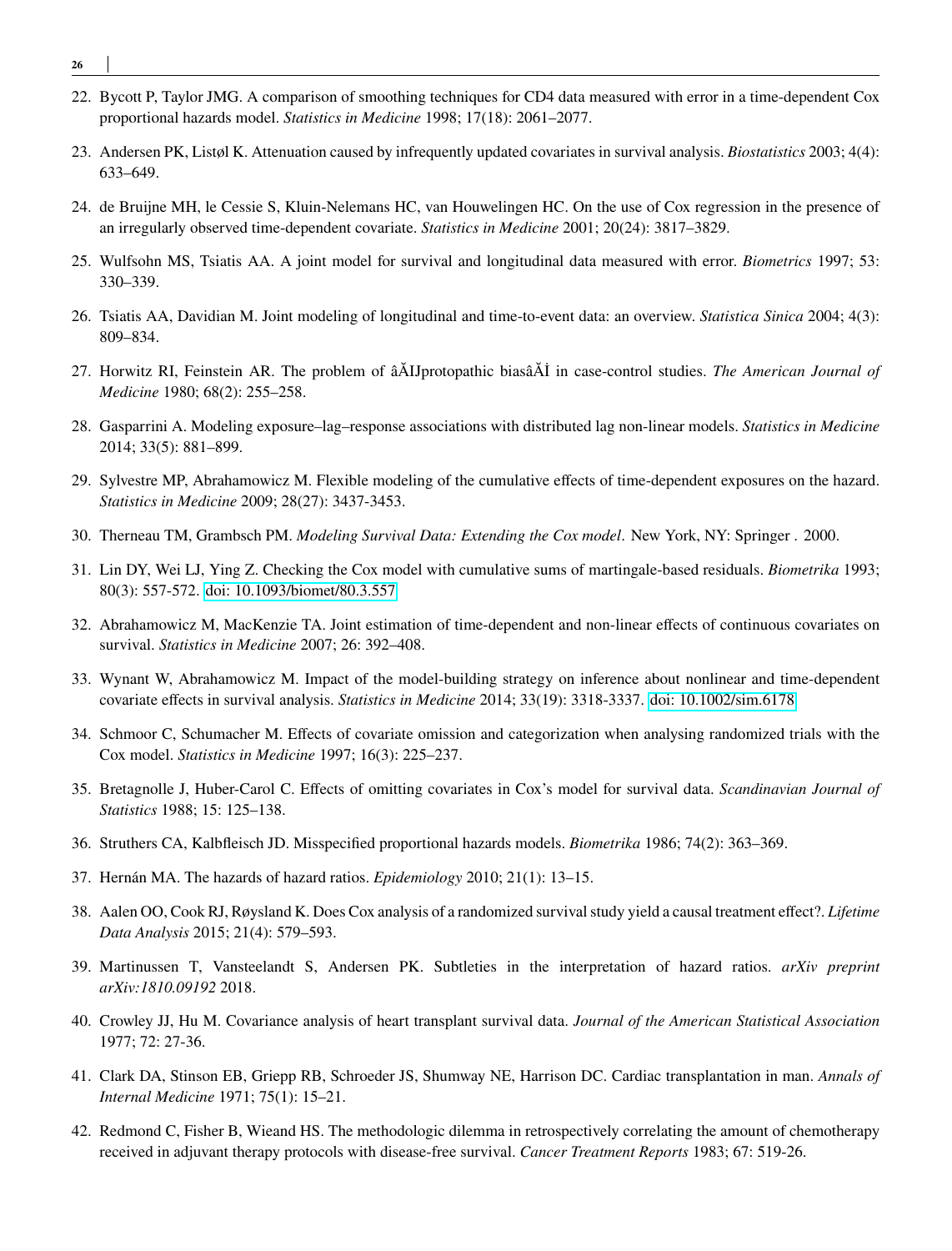- <span id="page-26-0"></span>43. Bonadonna G, Valagussa P. Dose-response effect of adjuvant chemotherapy in breast cancer. *New England Journal of Medicine* 1981; 304(1): 10–15.
- <span id="page-26-1"></span>44. Van Houwelingen HC, Putter H. Comparison of stopped Cox regression with direct methods such as pseudo-values and binomial regression. *Lifetime Data Analysis* 2015; 21(2): 180–196.
- <span id="page-26-2"></span>45. Andersen PK, Pohar Perme M. Pseudo-observations in survival analysis. *Statistical Methods in Medical Research* 2010; 19(1): 71–99.
- <span id="page-26-3"></span>46. Van Houwelingen HC. Dynamic prediction by landmarking in event history analysis. *Scandinavian Journal of Statistics* 2007; 34(1): 70–85.
- <span id="page-26-4"></span>47. Jewell NP, Nielsen JP. A framework for consistent prediction rules based on markers. *Biometrika* 1993; 80(1): 153–164.
- <span id="page-26-5"></span>48. Suresh K, Taylor JMG, Spratt DE, Daignault S, Tsodikov A. Comparison of joint modeling and landmarking for dynamic prediction under an illness-death model. *Biometrical Journal* 2017; 59(6): 1277–1300.
- <span id="page-26-6"></span>49. Keogh RH, Seaman SR, Barrett JK, Taylor-Robinson D, Szczesniak R. Dynamic prediction of survival in cystic fibrosis: A landmarking analysis using UK patient registry data. *Epidemiology* 2019; 30(1): 29-37.
- <span id="page-26-7"></span>50. Rizopoulos D. Dynamic predictions and prospective accuracy in joint models for longitudinal and time-to-event data. *Biometrics* 2011; 67(3): 819–829.
- <span id="page-26-8"></span>51. Fine JP, Gray RJ. A Proportional Hazards Model for the Subdistribution of a Competing Risk. *Journal of the American Statistical Association* 1999; 94(446): 496-509. [doi: 10.1080/01621459.1999.10474144](http://dx.doi.org/10.1080/01621459.1999.10474144)
- <span id="page-26-9"></span>52. Rubin DB. Causal Inference Using Potential Outcomes: Design, Modeling, Decisions. *Journal of the American Statistical Association* 2005; 100(469): 322–331.
- <span id="page-26-10"></span>53. Goetghebeur E, Cessie lS, De Stavola B, Moodie E, Waernbaum I. Formulating causal questions and principled statistical answers. *arXiv preprint arXiv:1906.12100* 2019.
- <span id="page-26-11"></span>54. Hernán MA, Robins JM. *Causal Inference: What If*. Boca Raton, FL: Chapman & Hall/CRC . 2020.
- <span id="page-26-12"></span>55. Daniel RM, Cousens S, De Stavola B, Kenward MG, Sterne J. Methods for dealing with time-dependent confounding. *Statistics in Medicine* 2013; 32(9): 1584–1618.
- <span id="page-26-13"></span>56. Blinc A, Kozak M, Šabovič M, et al. Survival and event-free survival of patients with peripheral arterial disease undergoing prevention of cardiovascular disease. *International Angiology* 2017; 35: 216-27.
- <span id="page-26-14"></span>57. Blinc A, Kozak M, Šabovič M, et al. Prevention of ischemic events in patients with peripheral arterial disease – design, baseline characteristics and 2-year results, an observational study. *International Angiology* 2011; 30: 555-66.
- <span id="page-26-15"></span>58. Puri P, Sanyal AJ. Nonalcoholic Fatty Liver Disease: Definitions, Risk Factors, and Workup. *Clinical Liver Disease* 2012; 1: 99–103.
- <span id="page-26-16"></span>59. Tapper EB, Loomba R. Nonalcoholic fatty liver disease, metabolic syndrome, and the fight that will define clinical practice for a generation of hepatologists. *Hepatology* 2018; 67: 1657–1659.
- <span id="page-26-17"></span>60. Allen AM, Therneau TM, Larson JJ, Coward A, Somers VK, Kamath PS. Nonalcoholic Fatty Liver Disease Incidence and Impact on Metabolic Burden and Death: A 20 Year Community Study. *Hepatology* 2018; 67: 1726–36.
- <span id="page-26-18"></span>61. St Sauver JL, Grossardt BR, Yawn BP, et al. Data Resource Profile: The Rochester Epidemiology Project (REP) medical records-linkage system. *International Journal of Epidemiology* 2012; 41(6): 1614-1624. [doi: 10.1093/ije/dys195](http://dx.doi.org/10.1093/ije/dys195)
- <span id="page-26-19"></span>62. Van Houwelingen HC, Putter H. *Dynamic Prediction in Clinical Survival Analyis*. CRC Press . 2012.
- <span id="page-26-20"></span>63. Cook RJ, Lawless JF. *Multistate Models for the Analysis of Life History Data*. Boca Raton: Chapman and Hall/CRC . 2018.
- <span id="page-26-21"></span>64. Hougaard P. *Analysis of Multivariate Survival Data*. New York, NY: Springer . 2000.